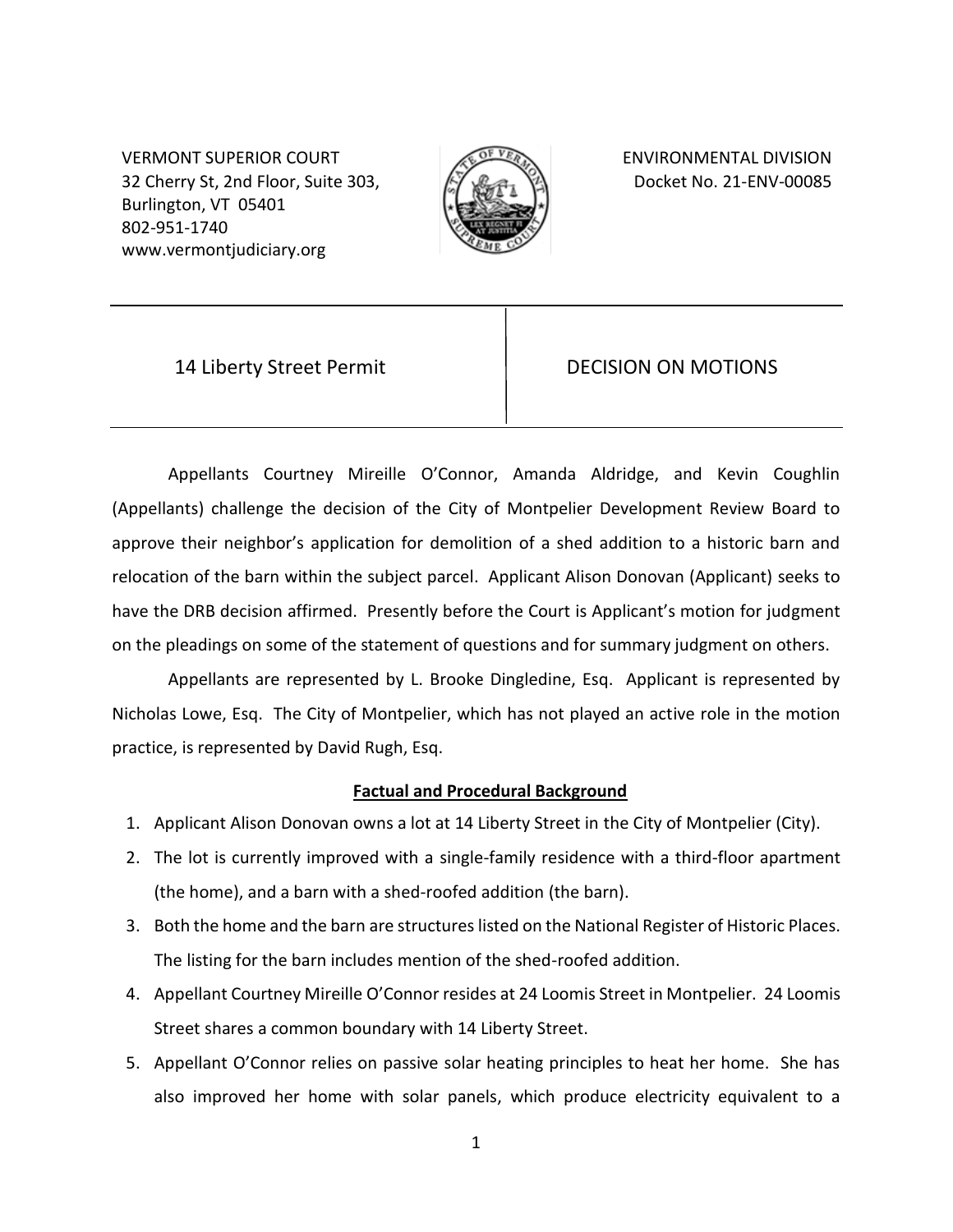substantial portion of her home energy needs, and two batteries which can store surplus electricity generated by the solar panels and release it to the City's grid.

- 6. Appellants Amanda Aldridge and Kevin Coughlin reside at 18 Liberty Street in Montpelier. Their lot shares a common boundary with 14 Liberty Street.
- 7. On May 1, 2021, Alison Donovan submitted a zoning application to demolish the shedroofed addition to the barn and to move the remainder of the barn onto a new foundation at the rear of her lot.
- 8. In the proposed new location for the barn, the northeastern side (the side closest to 24 Loomis Street) would be approximately 10 feet from the shared property boundary with Appellant O'Connor. The southeastern side (the side closest to 18 Liberty Street) would be approximately 9 feet from the shared property boundary with Appellants Aldridge and Coughlin. These measurements are from the eaves of the building to the property line.
- 9. Appellants Aldridge and Coughlin's home has one wall located directly on or next to this shared property line.
- 10. Zoning in Montpelier is governed by the City's Unified Development Regulations (UDR) adopted January 3, 2018. The application vested in the version of the UDR last amended September 25, 2019.
- 11. 14 Liberty Street is located in the Residential 1500 (Res 1.5) Zoning District.
- 12. The Montpelier DRB reviewed the application under the use standards and dimensional standards for the Res 1.5 Zoning District, under the standards for demolition of an historic structure (or a portion thereof), and under the general provisions on erosion control and stormwater management resulting from new development.
- 13. In a decision dated July 27, 2021, the DRB approved the application.
- 14. Appellants subsequently filed this appeal with our court.

## **Discussion**

Applicant has moved for judgment on the pleadings on some questions and summary judgment on others. "When considering a motion for judgment on the pleadings, this Court must 'take the facts as pleaded by the nonmoving party as true,' and we may only grant the motion if the moving party is entitled to judgment as a matter of law, based only on 'facts as asserted in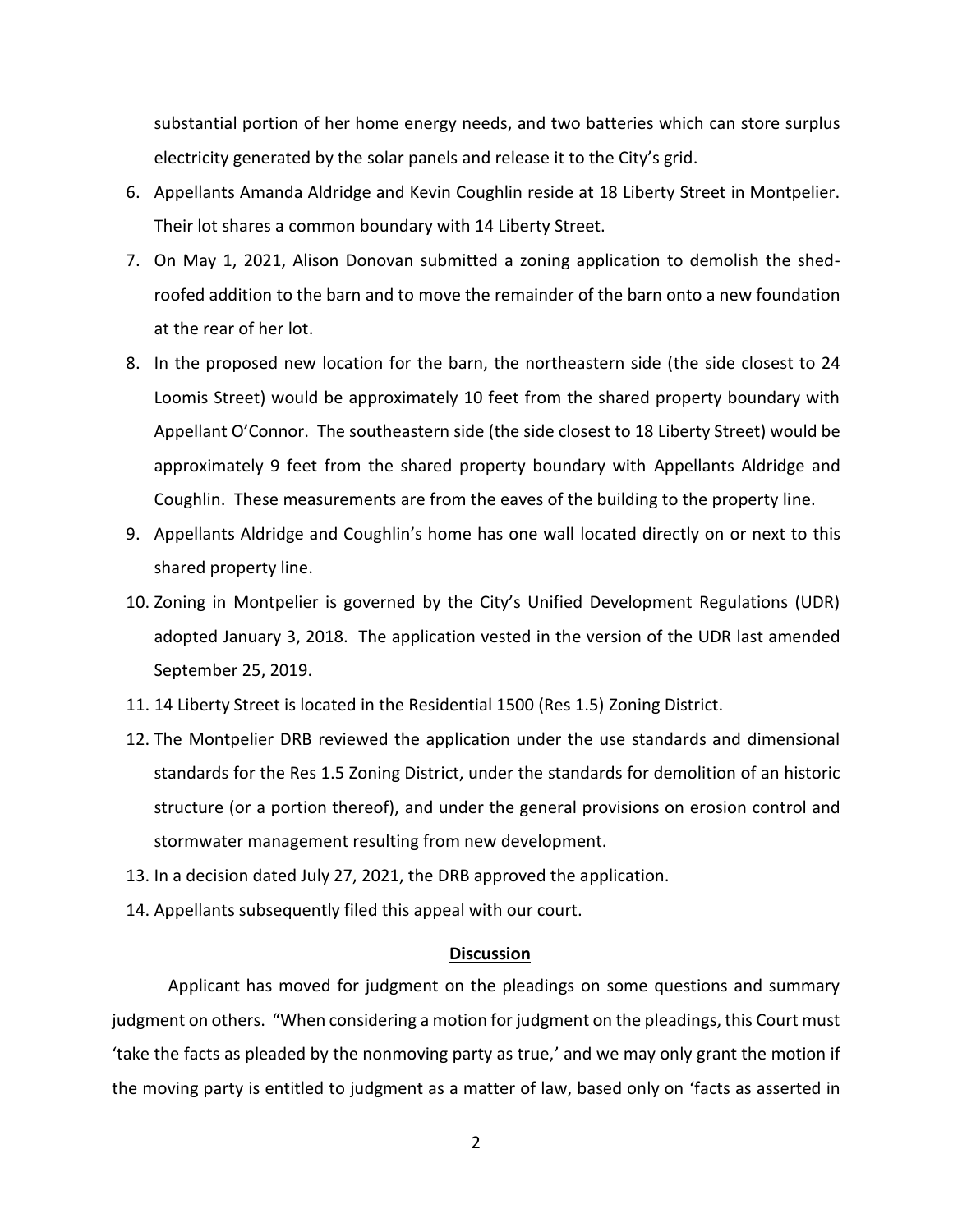the pleadings.'" Town of New Haven v. Clark, No. 25-3-13 Vtec, slip op. at 1 (Vt. Super. Ct. Envtl. Div. Feb. 14, 2014) (Durkin, J.) (quoting In re Knapp, 152 Vt. 59, 63 (1989); V.R.C.P. 12(c)). In the particular context of a de novo appeal to our Court, which begins not with a complaint but with a statement of questions, the "pleadings" are typically sparse. In effect, this motion is testing the legal sufficiency of Appellants' arguments, much like a 12(b)(6) motion. *See* Hinesburg Hannaford Water Quality Certification, No. 114-8-14 Vtec, slip op. at 2 (Vt. Super. Ct. Envtl. Div. Aug. 11, 2015) (Walsh, J.) (noting that review under 12(c) and 12(b)(6) is quite similar and that "a purely legal issue . . . is . . . appropriate for resolution on the pleadings.").

To prevail on a motion for summary judgment, the moving party must demonstrate "that there is no genuine dispute as to any material fact and the movant is entitled to judgment as a matter of law." V.R.C.P. 56(a), applicable here through V.R.E.C.P. 5. The nonmoving party "receives the benefit of all reasonable doubts and inferences," but must respond with more than unsupported allegations in order to show that material facts are in dispute. Robertson v. Mylan Labs., Inc., 2004 VT 15, ¶ 15, 176 Vt. 356. For the purposes of the motion, the Court "will accept as true the allegations made in opposition to . . . summary judgment, so long as they are supported by affidavits or other evidentiary material." Id. When the non-moving party bears the ultimate burden of persuasion at trial on an issue, the moving party "may satisfy its burden of production by showing the court that there is an absence of evidence in the record to support the nonmoving party's case.... The burden then shifts to the nonmoving party to persuade the court that there is a triable issue of fact." Boulton v. CLD Consulting Engineers, Inc., 2003 VT 72, ¶ 5, 175 Vt. 413 (citation omitted).

I. Question 1

Applicant moves for judgment on the pleadings on Question 1, which asks whether her application complies with Section 1002 of the UDR. Section 1002 is the UDR's purpose provision, and reads in its entirety as follows:

These regulations implement the policies of the Montpelier Master Plan and the Act. They are intended to:

(1) Ensure that development protects public health, safety and welfare;

(2) Promote development that protects and conserves natural, agricultural, scenic and historic resources;

(3) Promote housing to meet the needs of residents; and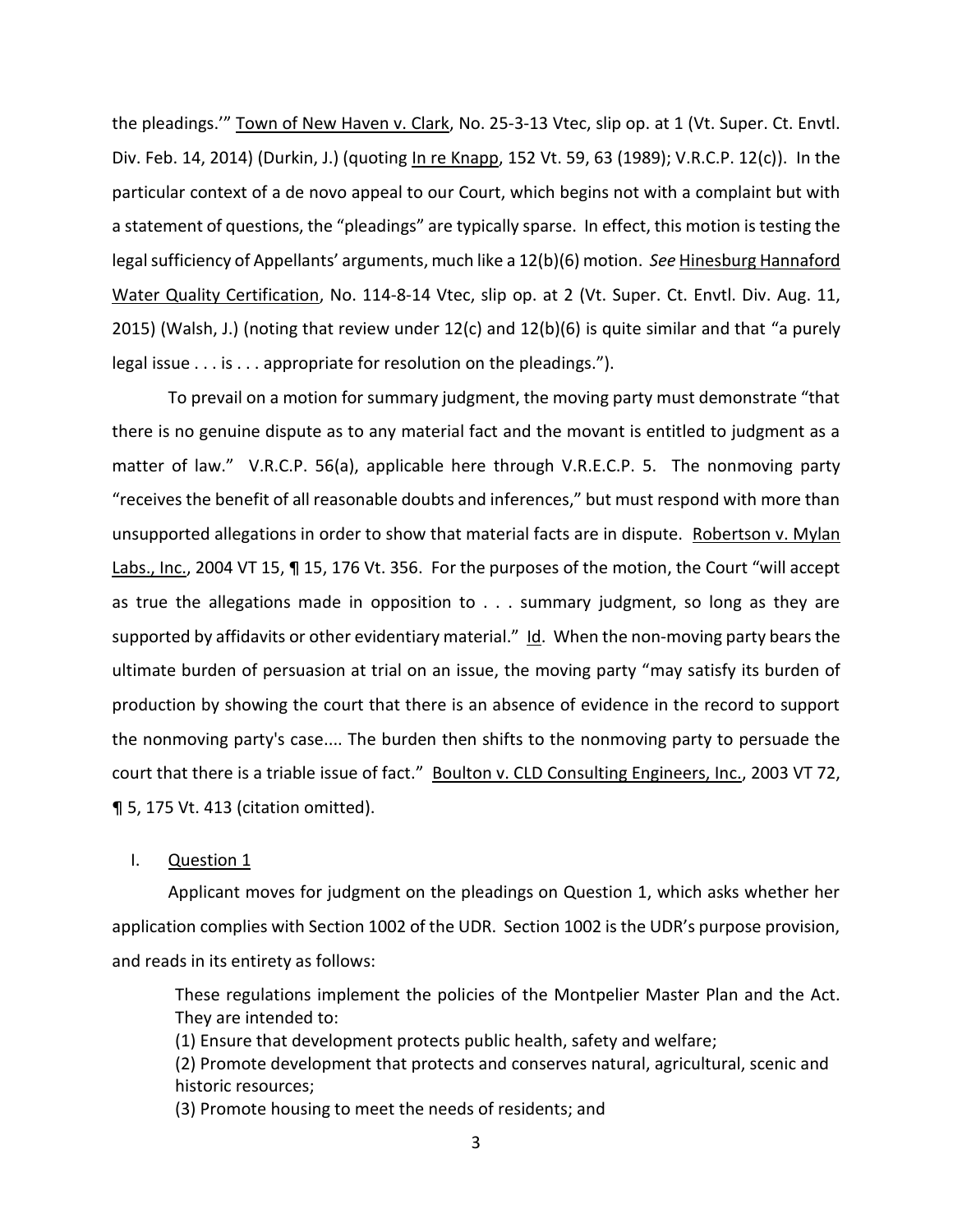(4) Promote approaches to land use and development that are consistent with smart growth principles.

Applicant argues that this purpose provision expresses non-enforceable aspirations and that compliance with it therefore cannot be a condition of the land-use permit she seeks. Appellants argue that the provision does create enforceable restrictions on land development. They rely heavily on the reference to "implementing the policies of the Montpelier Master Plan and the [Vermont Planning and Development] Act [codified at Title 24 Chapter 117]." The Planning and Development Act requires that Vermont municipalities, if they adopt master plans, do so in furtherance of the Act's goals. It also requires that if those municipalities subsequently adopt zoning regulations, the regulations must be in conformance with the master plans. *See generally* 24 V.S.A. §§ 4302, 4414.

Despite this language in the enabling statute, the Vermont Supreme Court has repeatedly affirmed that "[z]oning is properly conceived of as the partial implementation of a [municipal and/or regional] plan of broader scope. It must reflect the plan, but it need not be controlled by it." Kalakowski v. John A. Russell Corp., 137 Vt. 219, 225 (1979) (internal citations omitted). This is why "only those plan provisions that set forth a 'specific policy' and are 'stated in language that is clear and unqualified, and creates no ambiguity' will be regarded as regulatory instead of aspirational and can therefore be enforceable against an applicant." Saxon Hill Corp. Sand Extraction Application, No. 42-3-11 Vtec, slip op. at 12 (Vt. Super. Ct. Envtl. Div. Sep. 17, 2014) (Durkin, J.) (citing In re John A. Russell Corp., 2003 VT 93, ¶ 16, 176 Vt. 520).

In Regan v. Pomerleau, 2014 VT 99, ¶ 16, 197 Vt. 449 (2014), the Court affirmed our application of this general rule to aspirational purpose statements in zoning bylaws. The Court's holding was *not* that any provision titled "Purpose" may not create a legal obligation. Rather, it was that those provisions were more likely to, and indeed in that case did, express "policy statements phrased as nonregulatory abstractions [which] are not equivalent to enforceable restrictions." Id. As we have stated, "Purpose provisions can, however, include individual mandatory requirements that are enforceable." Missbrenner & Legge SD Approval, No. 80-7-19 Vtec, slip op. at 15 (Vt. Super. Ct. Envtl. Div. Jan. 5, 2021) (Walsh, J.).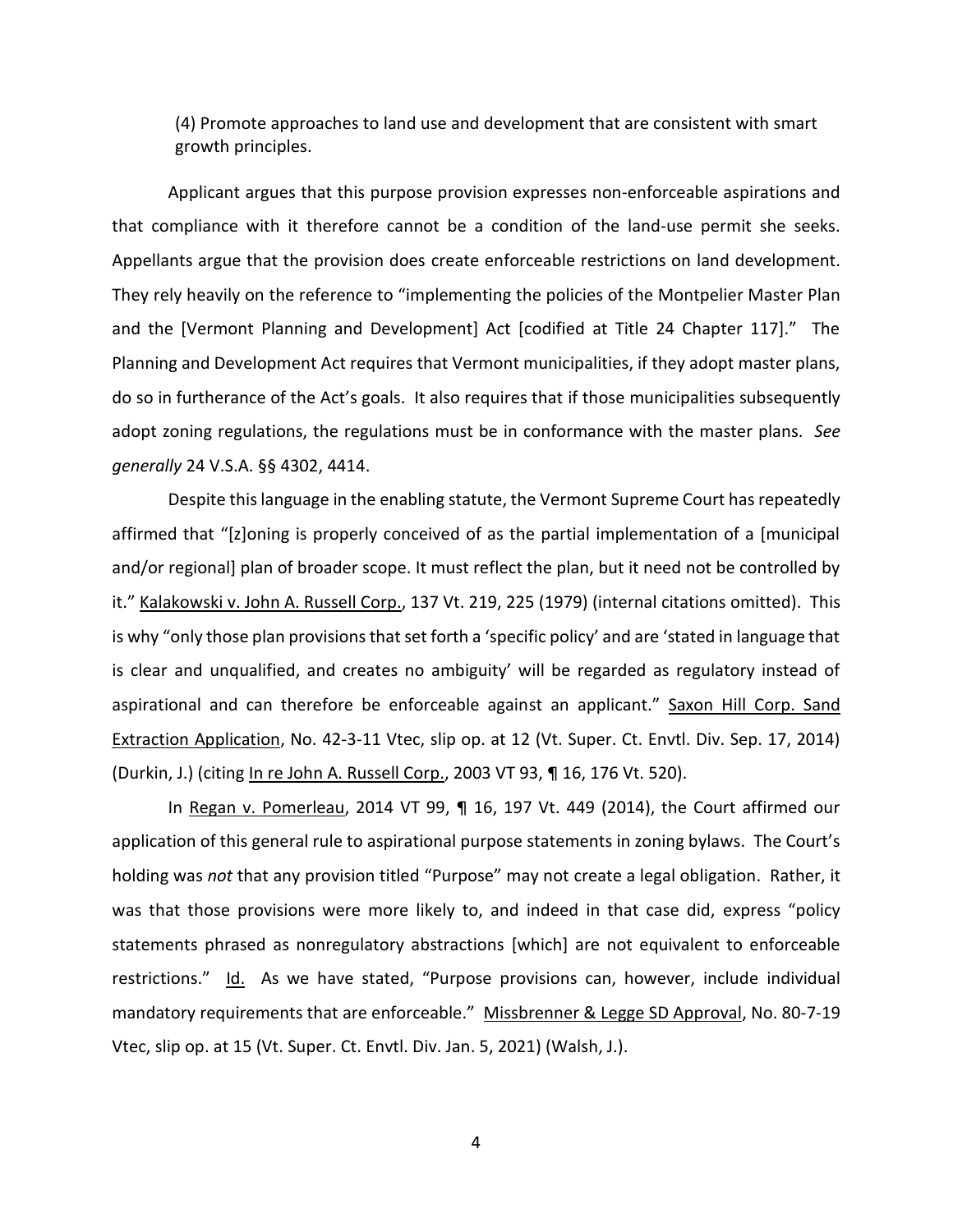Determining whether there is a restriction with regulatory force is therefore a matter of reading the language of the particular provision. As we do so, all of our normal principles of statutory construction apply. We "construe words according to their plain and ordinary meaning, giving effect to the whole and every part of the ordinance." In re Appeal of Trahan, 2008 VT 90, ¶ 19, 184 Vt. 262. If there is no plain meaning, we will "attempt to discern the intent from other sources without being limited by an isolated sentence." In re Stowe Club Highlands, 164 Vt. 272, 280 (1995). In construing ordinance language, our "paramount goal" is to implement the intent of its drafters. Colwell v. Allstate Ins. Co., 2003 VT 5, ¶ 7, 175 Vt. 61. We therefore "adopt a construction that implements the ordinance's legislative purpose and, in any event, will apply common sense." In re Laberge Moto-Cross Track, 2011 VT 1, ¶ 8, 189 Vt. 578 (quotations omitted).

None of these four subsections to UDR  $\S$  1002 express a specific and obligatory requirement. Three refer to promoting very general goals, without measurable or articulable standards for determining when those goals are met. One uses the word "ensure" but also refers to broad aspirations. Viewed within the context of the entire UDR, it is clear that this purpose provision is meant to establish targets for the rest of the UDR, rather than express regulatory restrictions. This purpose provision may still play a role in deciding whether to grant an application, since "[p]urpose provisions are often non-enforceable, but . . . provide assistance when the interpretation of regulatory provisions comes into question." Missbrenner & Legge SD Approval, No. 80-7-19 Vtec at 14 (Jan. 5, 2021). We may consider Section 1002 when deciding on conformity with other provisions of the Bylaws, as raised through the Statement of Questions. Because Question 1 asks strictly about compliance with Section 1002 as a basis for granting or denying the application, however, we **GRANT** Applicant judgment on Question 1, and conclude that compliance with Section 1002 is not a requirement for approval of the application before the Court.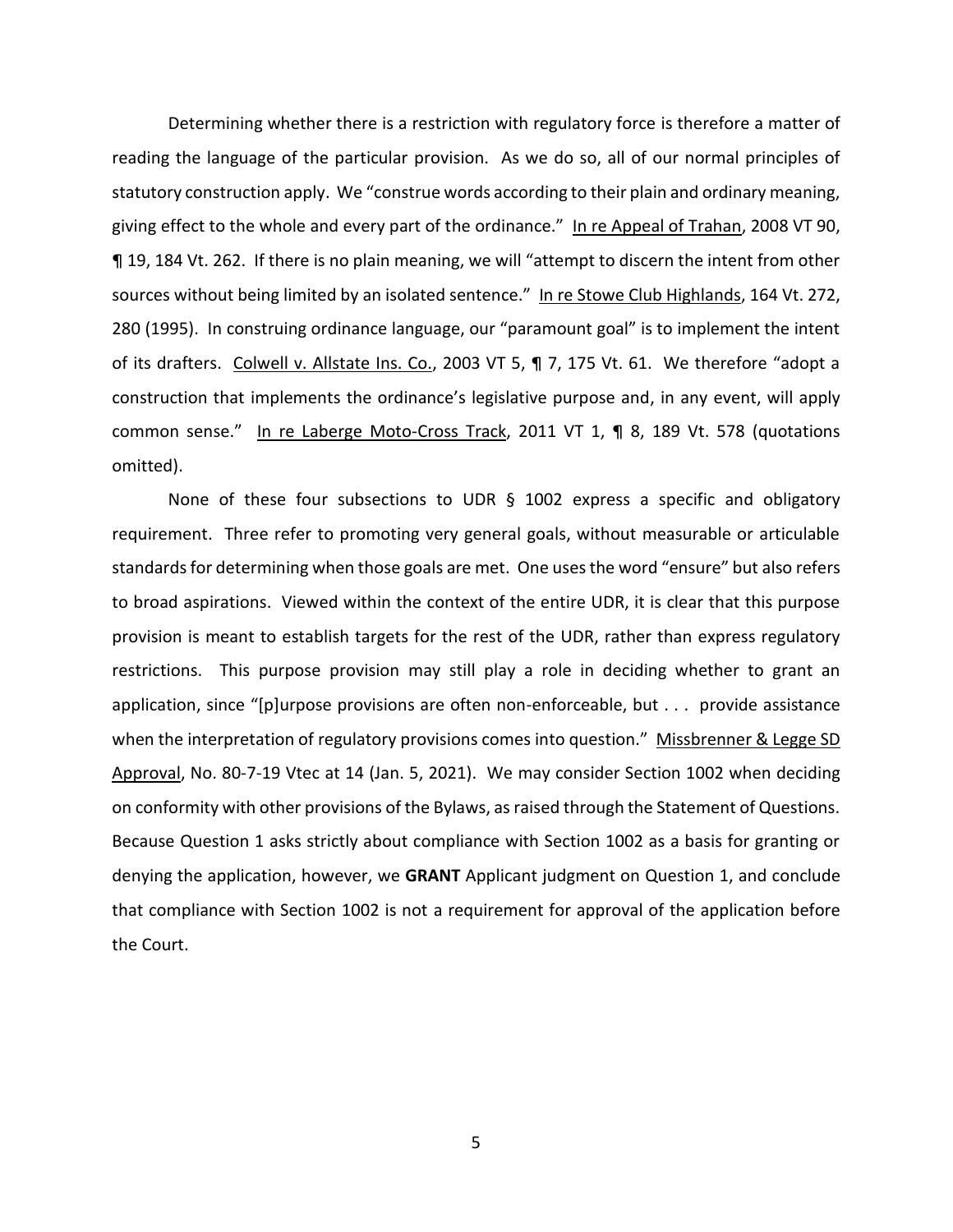#### II. Question 2

## *a. UDR §§ 2108(A), B(3)*

Applicant moves for judgment on the pleadings on the portion of Question 2 that asks whether the application complies with Section 2108(A) and Section 2108(B)(3), for identical reasons as on Question 1.

Section 2108 creates the Residential Neighborhood R1500 District and defines neighborhoods within it. Subsection A expresses the purposesfor the R1500 District. Subsection  $(B)(3)$  defines the Liberty Street West Neighborhood within the R1500 District.<sup>1</sup> Both subsections generally use broad and non-specific language, although Subsection B(3) goes into a bit more detail than Subsection A. Both express the goal of encouraging or allowing infill residential development while B(3) also mentions the goal of allowing adaptive re-use of historical buildings.

By their plain language, these provisions do not create regulatory restrictions, but rather broadly express the purpose for creating the relevant zoning district and neighborhoods within it. For identical reasons to our analysis under Question 1, we conclude that compliance with these provisions is not a condition of approval for this application.

Appellants' argument that the provisions may be further relevant under a "character of the neighborhood" analysis, which the UDR mandates for conditional use review, is unavailing. *See* UDR § 3304. It is true that we have previously held that "it is permissible to require conditional uses to comply with broad, aspirational purpose statements [under a character of the area analysis], even when those purpose statements are the kind of nongregulatory abstractions we would refuse to enforce directly." Rublee 246 White Birch Lane CU, No. 140-11-15 Vtec, slip op. at 10 (Vt. Super. Ct. Envtl. Div. Aug. 23, 2016) (Walsh, J.) (internal quotation marks omitted).

Appellants' argument presupposes, however, that conditional use review is required for the property. The Montpelier DRB did not conduct conditional use review for this application. Nowhere in the Statement of Questions do Appellants ask whether the project satisfies the conditional use review criteria generally, or the character of the neighborhood criterion

 $<sup>1</sup>$  It is undisputed that the properties in question are in the Liberty Street West Neighborhood.</sup>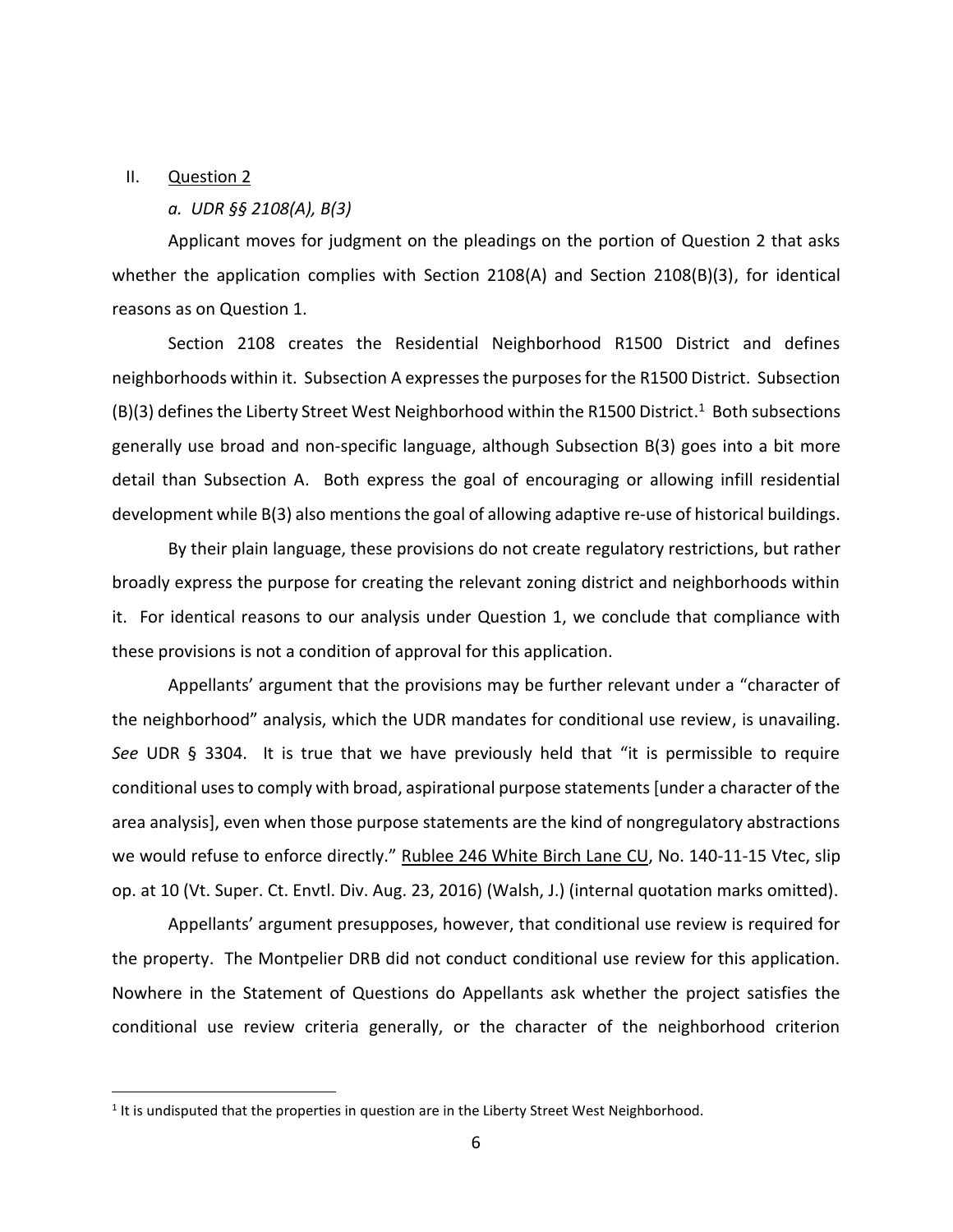specifically. Appellants have therefore not preserved the issue of whether the application is in keeping with the character of the neighborhood for our review. *See* V.R.E.C.P. 5(f) ("[A]ppellant may not raise any question on the appeal not presented in the statement [of questions]."); In re Garen, 174 Vt. 151, 156, (2002) ("[A]n appeal to the environmental court is confined to the issues raised in the statement of questions filed pursuant to an original notice of appeal."). We **GRANT** judgment to Applicant on Question 2, and conclude that compliance with UDR §§ 2108(A), (B)(3) is not a necessary condition for approving the application before the court.

# *b. 2108(E)*

Applicant moves for summary judgment on the portion of Question 2 that asks whether the project complies with UDR § 2108(E). Section 2108(E) expresses architectural standards for certain developments in the R1500 District. Yet by its plain language, the standards contained in the section only apply to major site plan applications. In turn, section 3201 establishes that parcels used for one or two dwelling units are exempt from site plan review, be it major or minor. It is undisputed that Applicant's property is currently used for at most two dwelling units (and will also be used for at most two units if the application is successful). The property is thus not subject to major site plan review, and Section 2108(E) does not apply. We **GRANT** the motion for partial summary judgment on this Question on that basis.

The portions of Question 2 that ask about compliance with 2108(C)-(D) remain for trial.

# III. Question 3

Applicant moves for summary judgment on Question 3, which asks whether the application complies with Section 2201 of the UDR. Section 2201 establishes requirements for development in the Design Review Overlay (DRO) Zoning District. As the name suggests, an overlay district is a district laid on top of traditional zonings districts. It supplements the standards and review criteria of the underlying district, to recognize an additional feature that requires special regulation in the overlay district. The boundaries of the DRO District are defined by the City of Montpelier Zoning Map. *See* UDR § 2201(D). It is undisputed that 14 Liberty Street is not in the DRO District.<sup>2</sup>

 $<sup>2</sup>$  While Appellants formally deny this fact in their response to the Statement of Undisputed Material Facts, their</sup> justification makes clear that they do not actually dispute that 14 Liberty Street is not in the DRO as drawn; rather,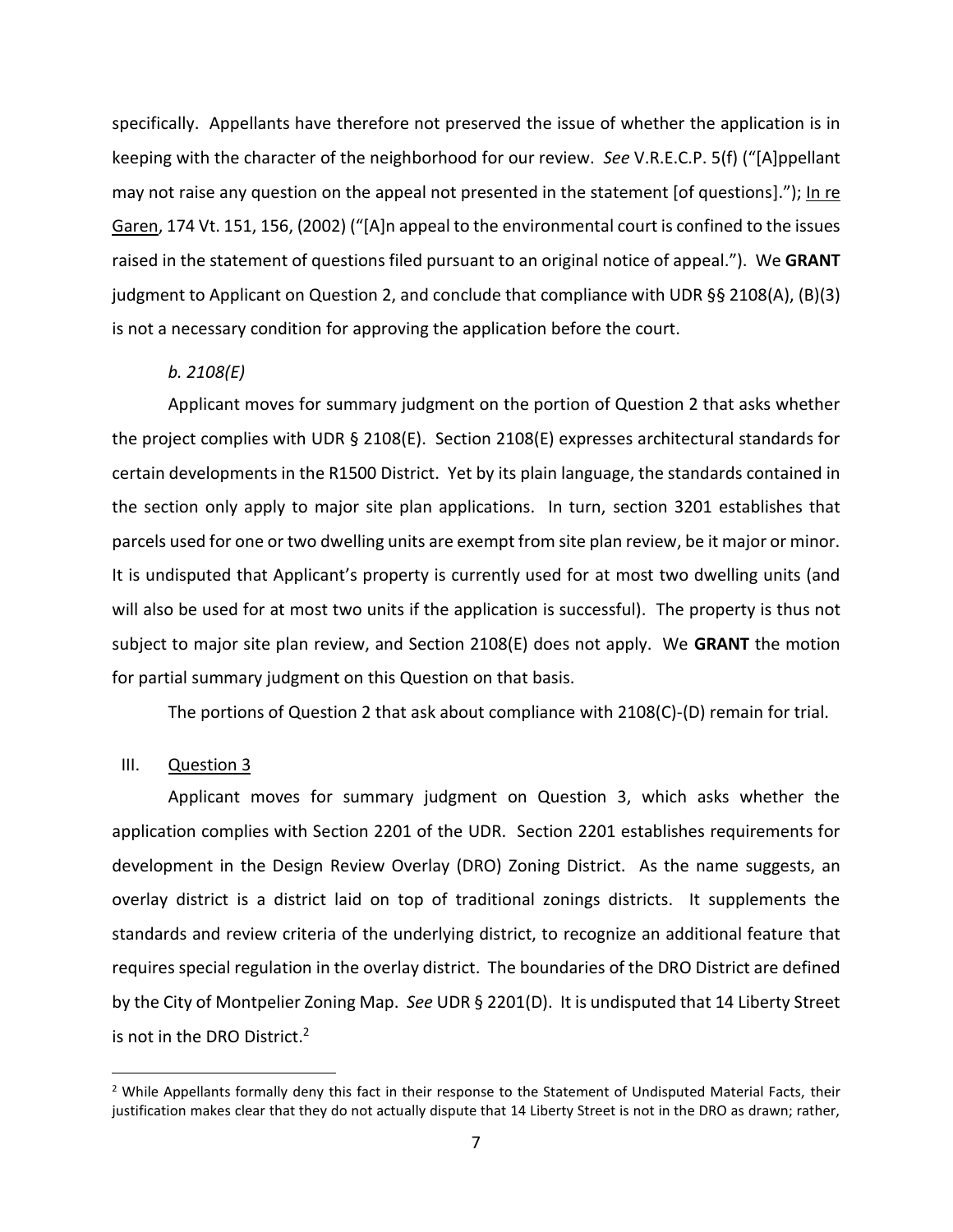Appellants argue that the DRO District was erroneously drawn, as it leaves out many properties located in Montpelier's National Register Historic District, which is depicted in the Montpelier Master Plan. Essentially, Appellants would have us re-draw the DRO District through this appeal of their neighbor's permit application. Such an action lies far outside the bounds of our jurisdiction in this de novo appeal. *See* In re Torres, 154 Vt. 233, 235 (1990) ("The reach of the superior court in zoning appeals is as broad as the powers of a zoning board of adjustment or a planning commission, but it is not broader."); *see also* Chioffi v. Winooski Zoning Board, 151 Vt. 9, 13 (1989) ("[T]he court must resist the impulse to view itself as a super planning commission."). Lacking jurisdiction over the claim, we **GRANT** Applicant's motion for judgment on Question 3 and conclude that the application need not comply with Section 2201 of the UDR.

# IV. Question 5

Applicant moves for summary judgment on Question 5, which asks whether granting the permit to relocate the barn constitutes a physical taking of Appellants' Property. While the Statement of Questions was filed by all of the Appellants, it does not identify whether all Appellants are alleged to have suffered a physical taking. Appellants' response to the present motion refers exclusively to Ms. O'Connor's property. Regardless, the undisputed material facts support granting Applicant's motion for judgment on this Question as to all Appellants, because the project will not result in a physical taking of any Appellant's property.

A physical taking involves "direct government appropriation or physical appropriation of private property," Lingle v. Chevron U.S.A. Inc., 544 U.S. 528, 537 (2005), including "where government requires an owner to suffer a permanent physical invasion of her property however minor . . .." Id. at 538; *see also* Loretto v. Teleprompter Manhattan CATV Corp., 458 U.S. 419 (1982) (holding that a state law requiring landlords to permit cable companies to install cable facilities in apartment buildings effectuated a taking and required compensation regardless of how minor an intrusion it might entail).

The Vermont Supreme Court has stated that "the federal and Vermont Constitutions use virtually the same test for takings review," Ondovchik Fam. Ltd. P'ship v. Agency of Transp., 2010

they argue that the DRO "was erroneously created and is not in accordance with 24 VSA 4414(1)(E), the City of Montpelier's Master Plan, or the National Historic Registry."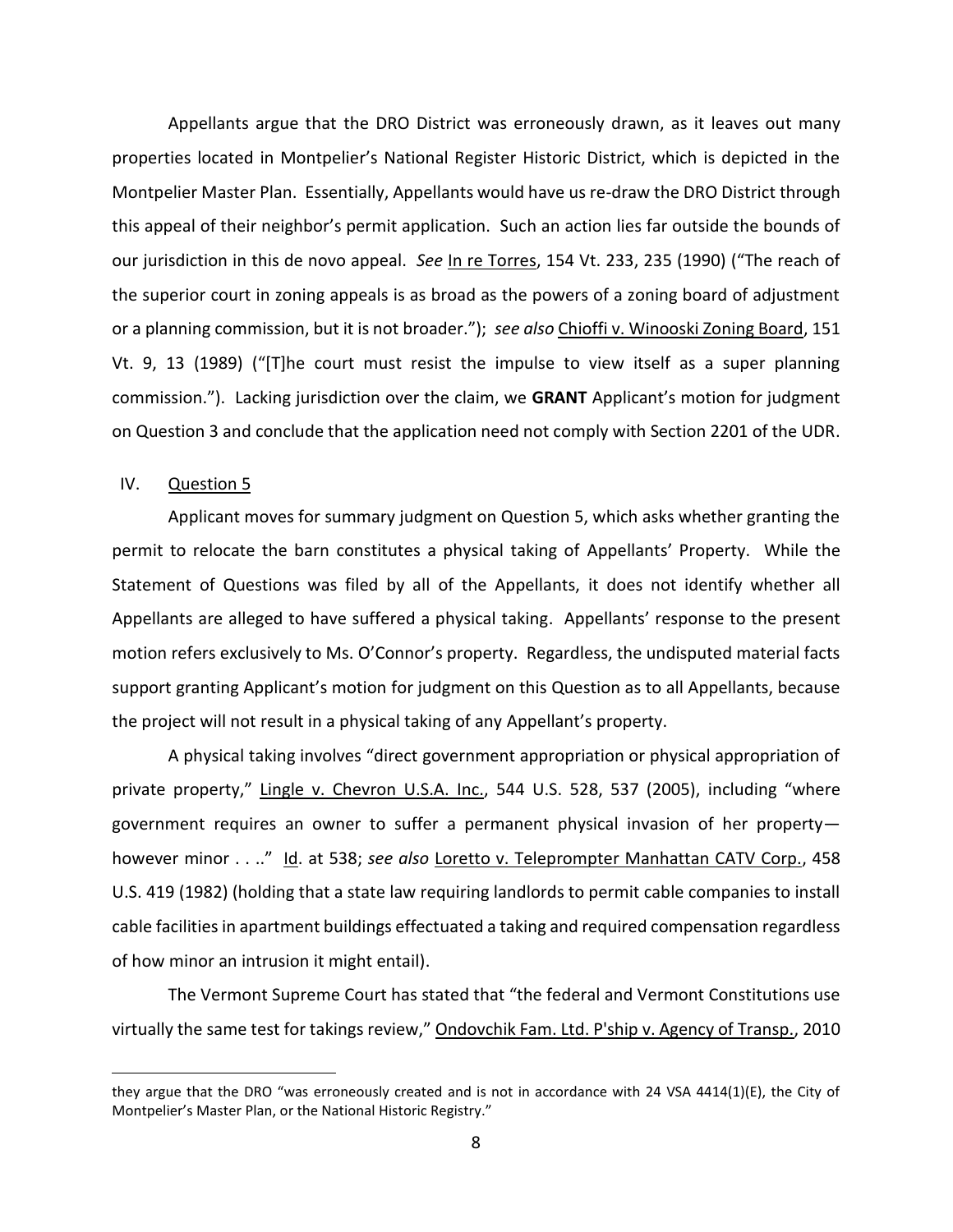VT 35, ¶ 14, 187 Vt. 556 (quoting Conway v. Sorrell*,* 894 F. Supp. 794, 801 n. 8 (D. Vt. 1995)). The Court explicitly recognized the applicability of Loretto to state, as well as federal constitutional claims, when it found that Loretto constituted good reason for overturning the holding in Timms v. State, 139 Vt. 343 (1981). Ondovchik Farm, 2010 VT at ¶ 15.

The holding of Ondovchik Farm illustrates well why the facts alleged here do not support finding a physical taking. In Ondovchik Farm, the Court found that plowing by the state that regularly threw contaminated snow and water onto the neighboring landowner's property did not constitute a physical taking, overruling Timms. The Court, following Loretto, stated that it was necessary to distinguish between "[c]ases involving a permanent physical occupation, on the one hand, and cases involving a more temporary invasion, or government action outside the owner's property that causes consequential damages within, on the other." The Court found that such deposits of snow and ice constituted government action outside the property causing consequential damages, and not a taking.

 Here, the sole bases for the alleged physical taking are that the barn will be uncomfortably close to the property line for Appellants' tastes, and that it will shade Ms. O'Connor's house and, potentially, her rooftop solar panels, reducing the effectiveness of her designed passive solar heating arrangement as well as the panels' ability to generate electricity. These facts provide even less support for finding a physical taking than those of Ondovchik for two reasons. First, the governmental body here is approving a private landowner's plans, and not taking direct action leading to physical impacts, as it was in **Ondovchik.** Second, unlike in **Ondovchik**, there is no allegation of physical substances being deposited on any of Appellants' properties as a result of the permitted activity, but rather at worst a deprivation of sunlight. We note in passing that Vermont, like all other U.S. states and federal government, has rejected the so-called "ancient lights doctrine" of English common law, by which a landowner could obtain a right to light and air passing over neighboring property simply by virtue of sustained occupation. Hubbard v. Town, 33 Vt. 295 (1860) (rejecting the doctrine); *see also* Fontainebleau Hotel Corp. v. Forty-Five Twenty-Five, Inc., 114 So. 2d 357, 359 (Fla. Dist. Ct. App. 1959) ("[T]he English doctrine of 'ancient lights' has been unanimously repudiated in this country.").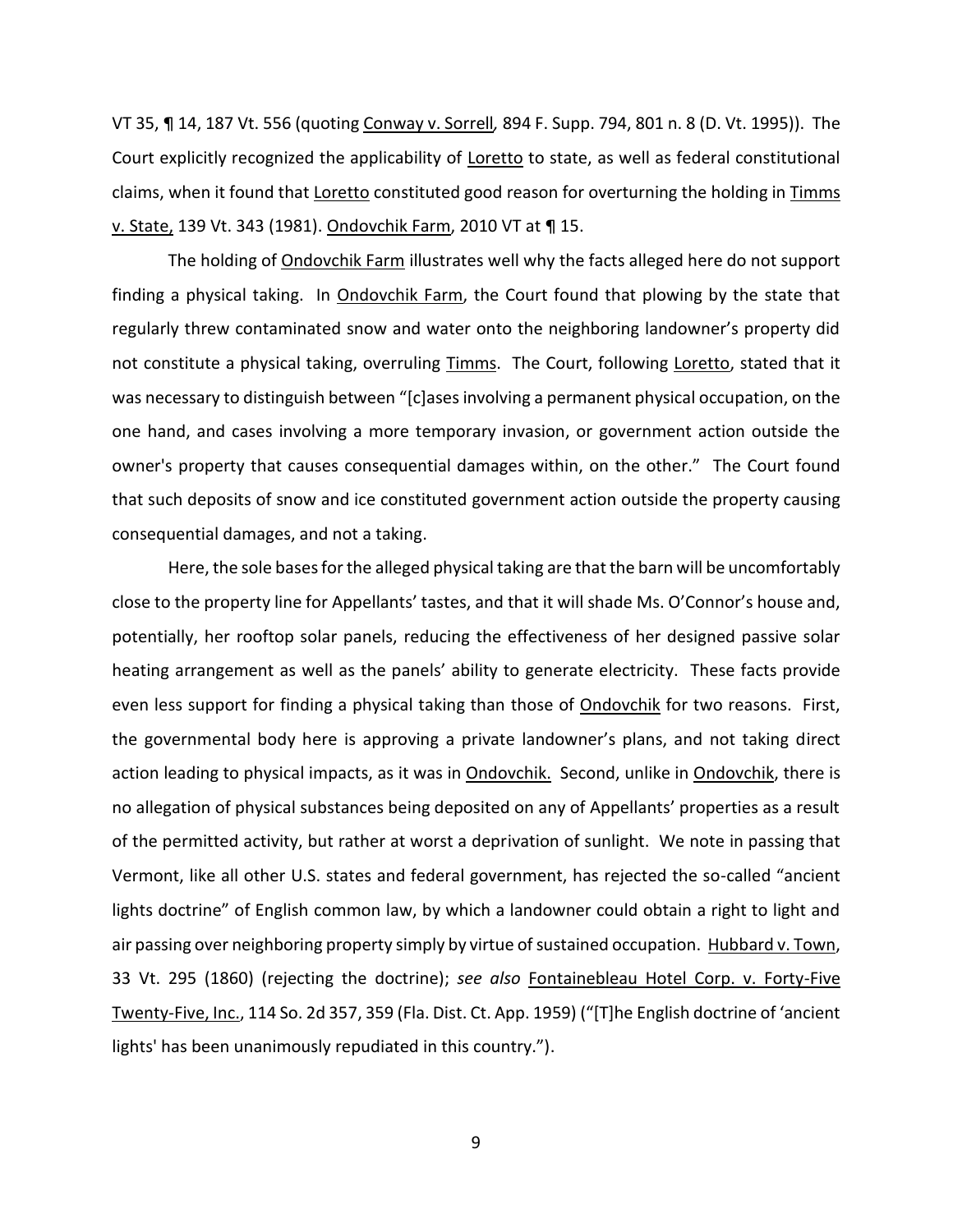While sensitive to the concerns of a landowner who has designed their home with a certain level of solar access in mind, these facts simply do not establish a physical taking, as there is no government-orchestrated or mandated intrusion onto Appellants' property. We **GRANT**  the motion for summary judgment on this Question.

## V. Question 6

Applicant also moves for summary judgment on Question 6. This Question also alleges a taking of Appellants' property, but not via a direct physical taking or invasion. Instead, it alleges what is often referred to as a "regulatory taking," whereby a regulation deprives those subject to it of the use, and thereby the value, of their property interests.

An ordinary regulatory taking claim (as opposed to a per-se taking discussed in Question 7) is evaluated under the test developed in Penn Cent. Transp. Co. v. City of New York, 438 U.S. 104 (1978). As summarized in Lingle, that test looks at a number of factors to decide whether a taking has occurred, chiefly "the economic impact of the regulation on the claimant and, particularly, the extent to which the regulation has interfered with distinct investment-backed expectations," as well as "the character of the governmental action—for instance whether it amounts to a physical invasion or instead merely affects property interests through some public program adjusting the benefits and burdens of economic life to promote the common good." Lingle, 544 U.S. at 538–39.

Appellants have not alleged facts sufficient to demonstrate a cause of action under a regulatory taking claim, for the simple reason that no regulation here is being directly applied to their properties.

Implicit in the theory of a regulatory taking is that the party raising a regulatory takings claim must do so on the basis of the regulation's direct restriction of her property rights, not based on permission issued to a neighbor to develop under the regulatory scheme, at least absent other facts. This feature of takings law is so well-accepted that most courts analyzing an alleged taking do not even have occasion to mention it; a number of cases, however, directly state the proposition. For example, in Muscarello v. Ogle Cnty. Bd. of Comm'rs, 610 F.3d 416, 421–22 (7th Cir. 2010), a case where a landowner unhappy with the approval of a wind farm on neighboring property brought a regulatory takings challenge to that approval, the court stated,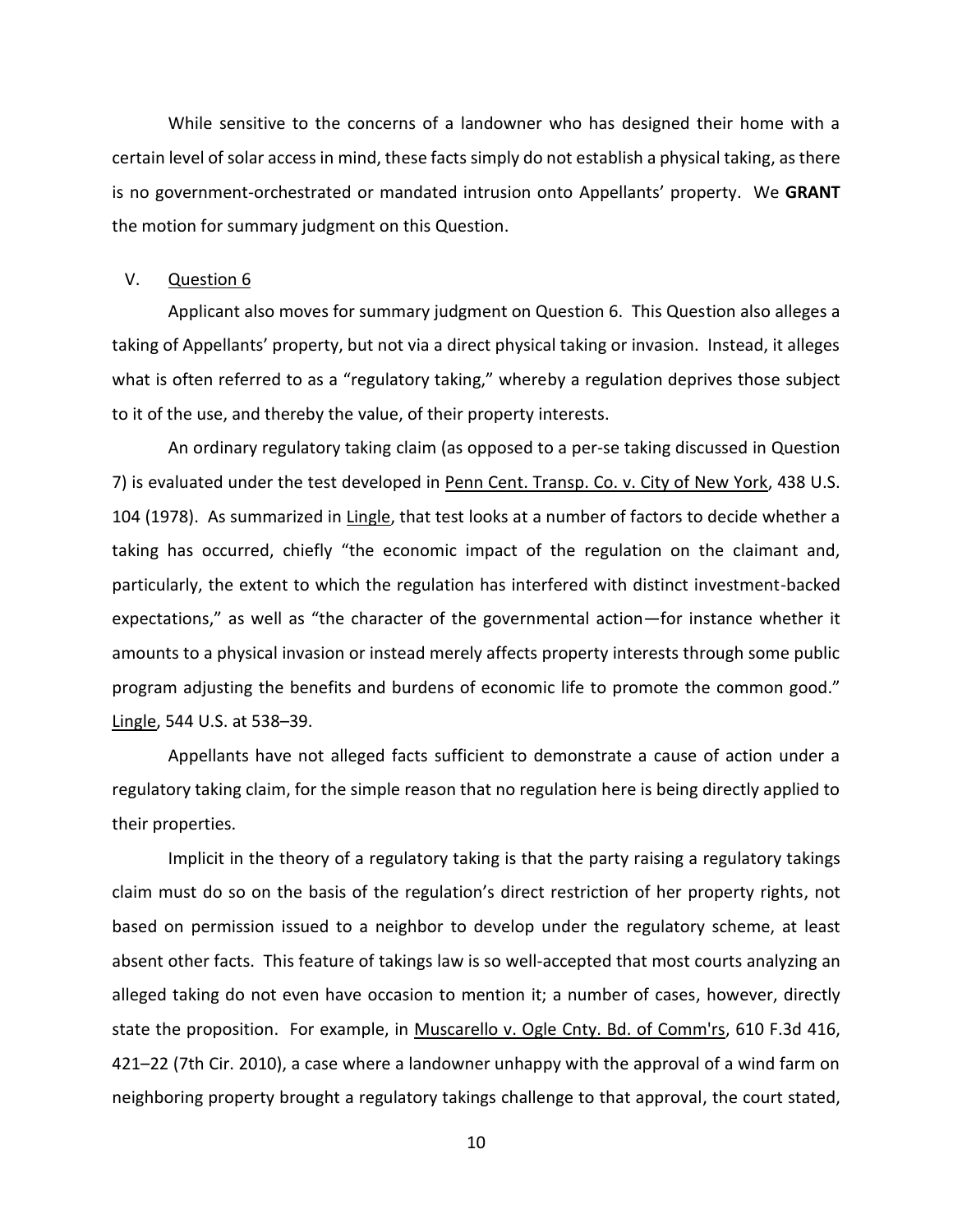"[Appellant] would have us turn land-use law on its head by accepting the proposition that a regulatory taking occurs whenever a governmental entity lifts a restriction on someone's use of land. We see no warrant for such a step . . . A party must have a protectable property interest in order to state a claim for a violation of due process based on a regulatory taking. . . . [Appellant] does not have a property interest in the lifting of zoning restrictions on another's property" (citing in part Gagliardi v. Vill. of Pawling, 18 F. 3d 188, 191–93 (2d Cir. 1994) for the proposition that "residential landowners had no property interest in the enforcement of zoning laws on adjacent property.").<sup>3</sup>

Holdings of the U.S. and Vermont Supreme Courts also support this conclusion. For example, in Pennsylvania Coal Co. v. Mahon the case which essentially first recognized the concept of the regulatory taking, the Court famously stated that "while property may be regulated to a certain extent, if regulation goes too far it will be recognized as a taking." 260 U.S. 393 (1922). The language of regulation "go[ing] too far" only makes sense when one is challenging a *restrictive* government action applied to one's own property interests, rather than permission granted to a neighbor. Over eighty years later, the same idea appeared in Lingle: "[T]hese three inquiries (reflected in Loretto, Lucas, and Penn Central) share a common touchstone. Each aims to identify regulatory actions that are functionally equivalent to the classic taking in which government *directly appropriates private property or ousts the owner from his domain*. Lingle, 544 U.S. at 539 (emphasis added). Finally, the Vermont Supreme Court has analyzed the two-part test for the ripeness of a regulatory takings claim as follows: "The first part requires the plaintiff to have obtained a final decision regarding *the application of the government regulations to plaintiff's property*. . . . The second part tests whether the plaintiff has utilized state procedures for obtaining just compensation." Killington, Ltd. v. State, 164 Vt. 253, 257 (1995). This holding suggests that only where government regulations are "appli[ed].. . to plaintiff's property" may a takings claim lie.

<sup>3</sup> *See also* Tapio Inv. Co. I v. State by & through the Dep't of Transportation, 196 Wash. App. 528, 541–42 (2016) ("Legal acts that do not interfere, physically *or by regulating use of private property*, are not takings, and neither the Washington nor federal constitutions have been held to require compensation for depreciation in market value caused by such legal acts") (emphasis added); Clifton v. Blanchester, 2012-Ohio-780, ¶ 31 (finding a landowner lacked standing to make a taking claim for the re-zoning of his neighbor's property in part because of the lack of a sufficient causal nexus between the regulatory act of re-zoning and his alleged damages).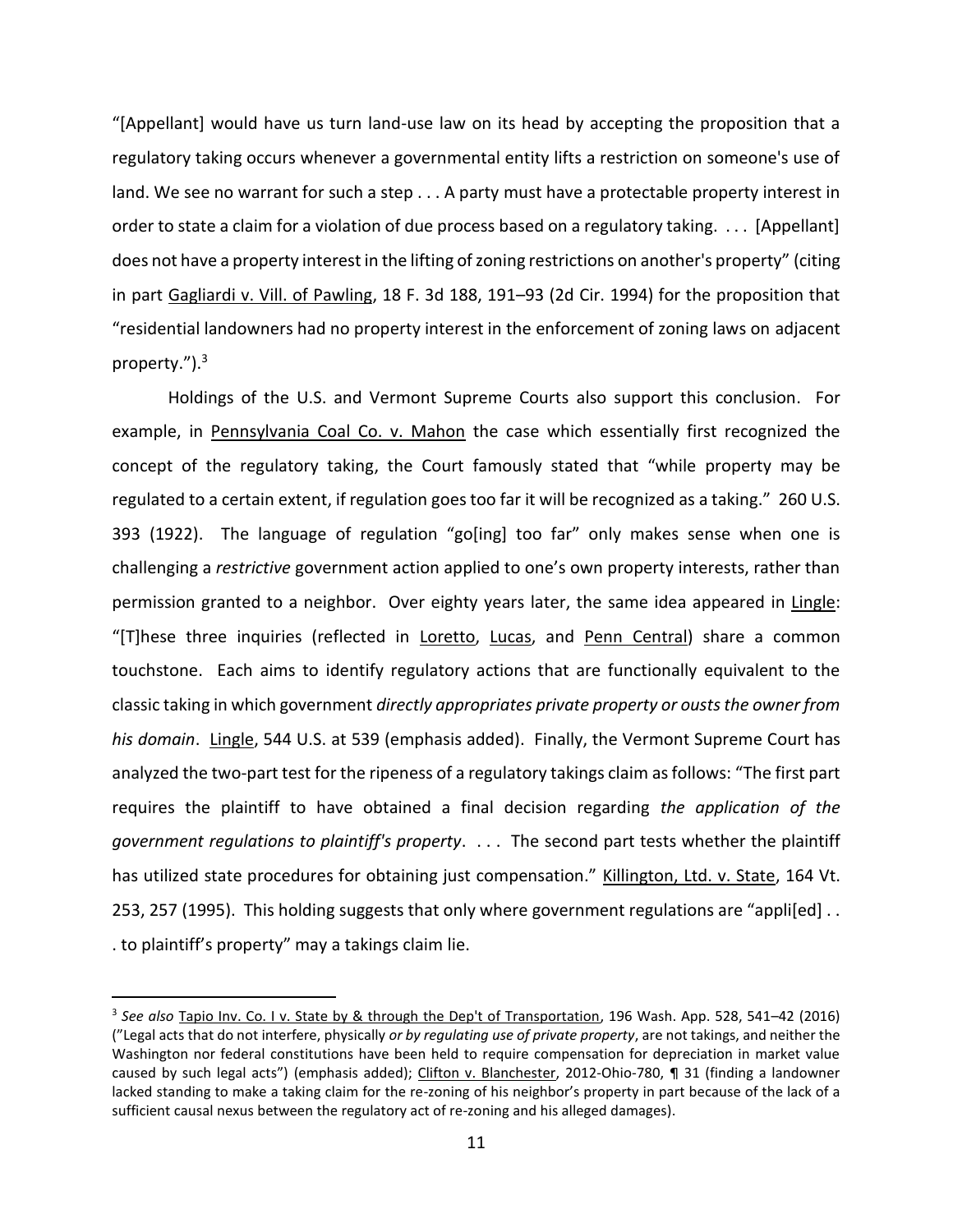Our holding in another decision that approval of a neighbor's application for a septic system or potable water supply permit *may* support a regulatory taking argument is not to the contrary. *See* In re Umpire Mtn., LLC WW & WS Permit, No. 171-12-12 Vtec, slip op. at 9 (Vt. Super. Ct. Envtl. Div. Feb. 27, 2014) (Walsh, J.) (denying summary judgment to both parties as to whether a regulatory taking had occurred in such a scenario). Our holding in that decision was driven by the fact that the applicable statutes and regulations establish an "isolation distance" from any approved well or septic system (known colloquially as a "well shield" or "septic shield") in which construction of features that might pollute or be polluted by the well or septic system is forbidden. This isolation distance explicitly does not respect property lines. Thus, in approving construction of a water well or septic shield on one property, the regulatory agency may, in effect, be creating legal restrictions on development on a neighboring property. All we determined in Umpire Mountain on summary judgment is that such facts *might* give rise to a successful regulatory taking claim; ultimately we determined that such a claim was not ripe, as there were no immediate plans to develop the portions of the neighboring properties affected by the well shield and septic shield. *See* In re Umpire Mtn., LLC WW & WS Permit, No. 171-12-12 Vtec, slip op. at 3 (Vt. Super. Ct. Envtl. Div. Aug. 27, 2014) (Walsh, J.). In contrast, even viewing the undisputed facts in the light most favorable to Appellants, the alleged reduction in the efficacy of Appellant O'Connor's passive solar heating arrangement and solar panels in this case does not amount to a legal restriction on her use of her property.

We **GRANT** the motion for summary judgment on Question 6 and conclude that no regulatory taking will occur if we ultimately approve the application.

VI. Question 7

Applicant moves for summary judgment on Question 7, which also alleges a regulatory taking, but under a different test from Penn Central. Question 7 asks whether a per-se taking based on the complete deprivation of economic value theory articulated in Lucas v. S.C. Coastal Council, 505 U.S. 1003, 1027 (1992) will occur if the application is granted. This test establishes that there is a taking "[w]here the State seeks to sustain regulation that deprives land of all economically beneficial use," unless "the proscribed use interests were not part of [landowner's] title to begin with," id., for example, because "background principles of nuisance and property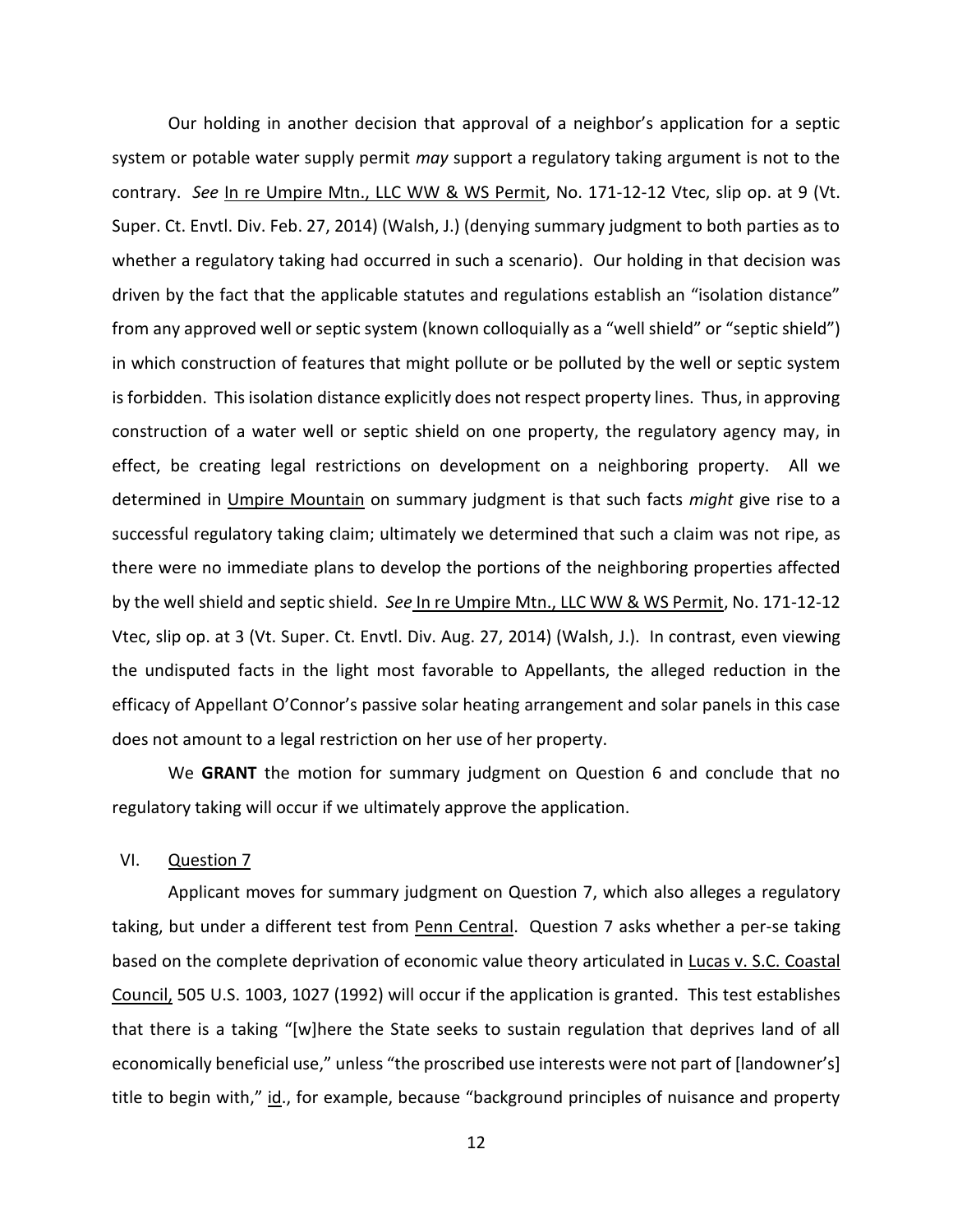law" independently forbade the regulated use of the property. Id. at 1026–1030. It is a "categorical rule," and requires that all economic value of the land subject to the regulations has been destroyed. Lingle, 544 U.S. at 538.

For the same reasons as in Question 6, the undisputed facts do not support this theory, because no regulation will be applied to restrict Appellants' use of their property if we grant the application. A second reason for granting Applicant summary judgment on this Question is because the undisputed material facts establish that there will not be a complete deprivation of the economic value of any of Appellants' property interests if the barn is relocated. Both properties will maintain their viability for residential uses; at worst, there may be a diminishment in value and/or wastage of certain investments in Ms. O'Connor's property. That is not a complete deprivation of economic value as required for a Lucas taking. We **GRANT** the motion for summary judgment on Question 7 and conclude that no regulatory taking under the test developed in Lucas will occur if we approve the application.

## VII. Question 8

Applicant moves for summary judgment on Question 8, which asks "[w]hether the granting of the subject application for the historic shed demolition and historic barn relocation violates the Neighbors/Appellants' constitutional rights to substantive due process or equal protection under the Fourteenth Amendment of the US Constitution or Chapter 1, Articles 1 and 4 of the Vermont Constitution."

Appellants' bases for these constitutional arguments are two exclusions whose application to their properties has become apparent through this permit application process. The first stems from the fact mentioned above, that Applicant's property is not located in the Design Review Overlay (DRO) District, and neither are Appellants' properties. Viewing the undisputed facts in the light most favorable to Appellants as the non-moving parties, we assume that if Applicant's property *were* located in the DRO District, the review standards contained in Section 2201 might prove indirectly beneficial to Appellants during this review of the present application, by limiting Applicant's ability to relocate the barn.<sup>4</sup>

<sup>&</sup>lt;sup>4</sup> To the extent that this argument relies on Appellants' properties also being excluded from the DRO, we would note that under their logic, being in the DRO District confers both benefits and disadvantages. Should Appellants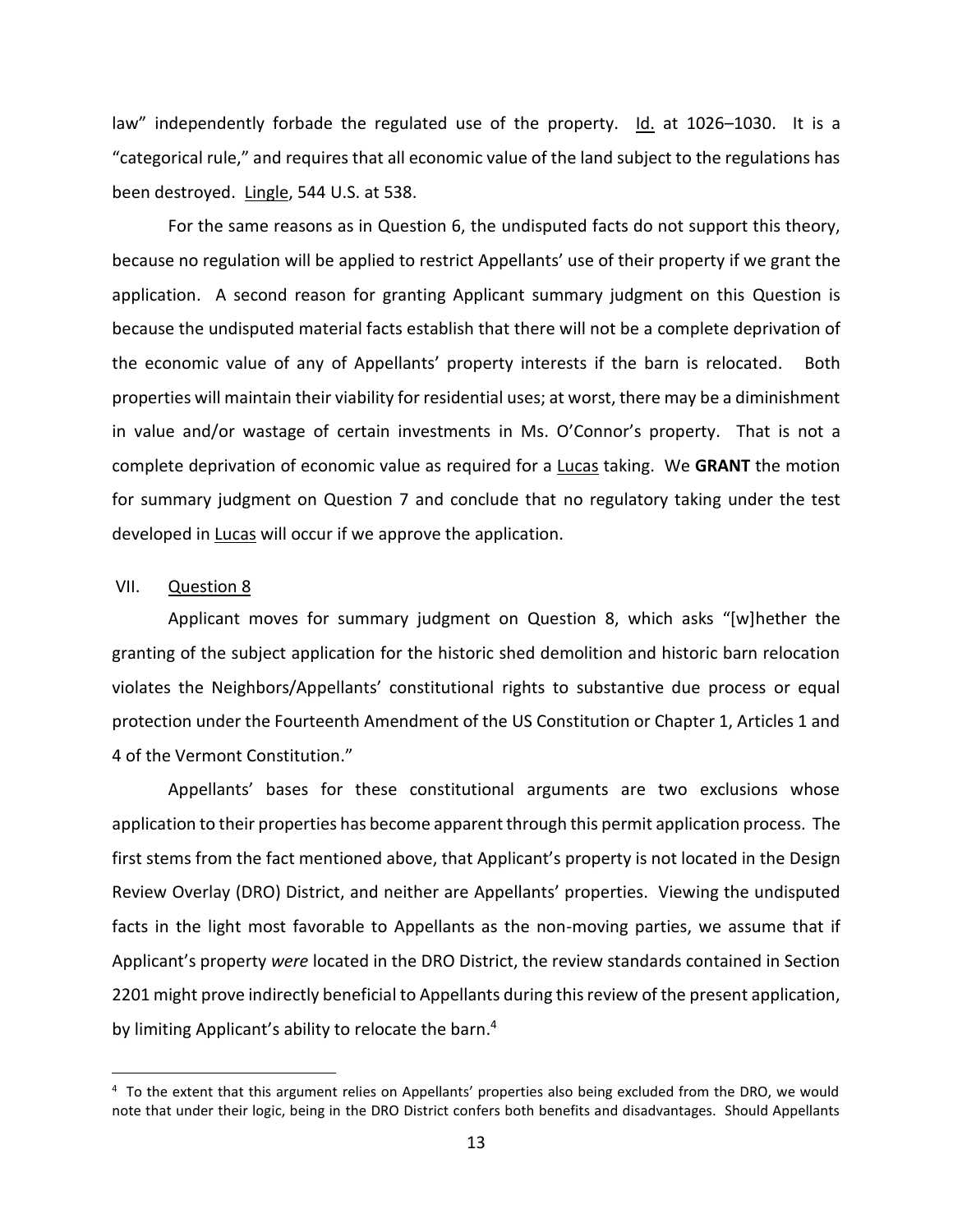The second claimed basis for a substantive due process or equal protection violation is Appellants' exclusion from the protection for existing solar access that the UDR grants some property owners in the City. Section 3206 establishes that certain proposed developments must be reviewed for their impacts on existing or potential solar energy projects on neighboring properties. Section 3206(c) creates express restrictions on development in these instances: "Proposed development shall not shade existing yards, walls, or roofs oriented within 15° of true south on abutting parcels to a greater extent than a hypothetical 25-foot high wall constructed on the property line between the hours of 9 a.m. and 3 p.m. on December 21."<sup>5</sup> This restriction clearly creates a benefit for the neighbors to parcels to which Section 3206 applies by protecting their solar access.<sup>6</sup> It is equally clear from the plain text of the UDR that Section 3206 does not apply to Applicant's property. Section 3206(B) states that the standards contained in this Section "apply to any development requiring major site plan review not located within the Urban Center 1, Urban Center 2, Urban Center 3, or Riverfront districts." As we have already discussed, this project is not subject to major site plan review—it is not subject to site plan review at all, as it will occur on a property used for no more than two dwelling units. *See* UDR § 3201. This exclusion from the protections afforded by Section 3206 forms the second basis for Appellants' arguments.

While neither argument is clearly stated, Appellants' substantive due process claim appears to be that these statutory exclusions, as applied through this present application for development, enact an arbitrary and capricious deprivation of their fundamental rights. Their equal protection claim appears to be that the regulations treat similarly situated persons

wish to develop their own properties, they too would not be subject to certain review only applicable in the DRO. As stated in the very first regulatory taking case, such "an average reciprocity of advantage . . . has been recognized as a justification of various laws." Pennsylvania Coal Co. v. Mahon, 260 U.S. 16 415. In other words, a regulatory taking claim—and perhaps, by extension, the sort of Fourteenth Amendment arguments made here—is less likely to be successful when the claimant is burdened in one instance by the law, but benefited in another instance by it. <sup>5</sup> Neither party has yet attempted to demonstrate whether the relevant features of Appellant O'Connor's residence are oriented on a line within 15 degrees of true-south. If they are not, that would form a wholly separate basis for exclusion of her property from this protection, which would require its own analysis.

<sup>&</sup>lt;sup>6</sup> In keeping with our previous discussion, we note that the advantages conferred on neighbors of parcels subject to 3206 are not, strictly speaking, reciprocal. Reciprocity would depend on whether neighbors' own properties must meet the 3206 standards if they wish to develop, and that depends on the characteristics of neighbors' parcels.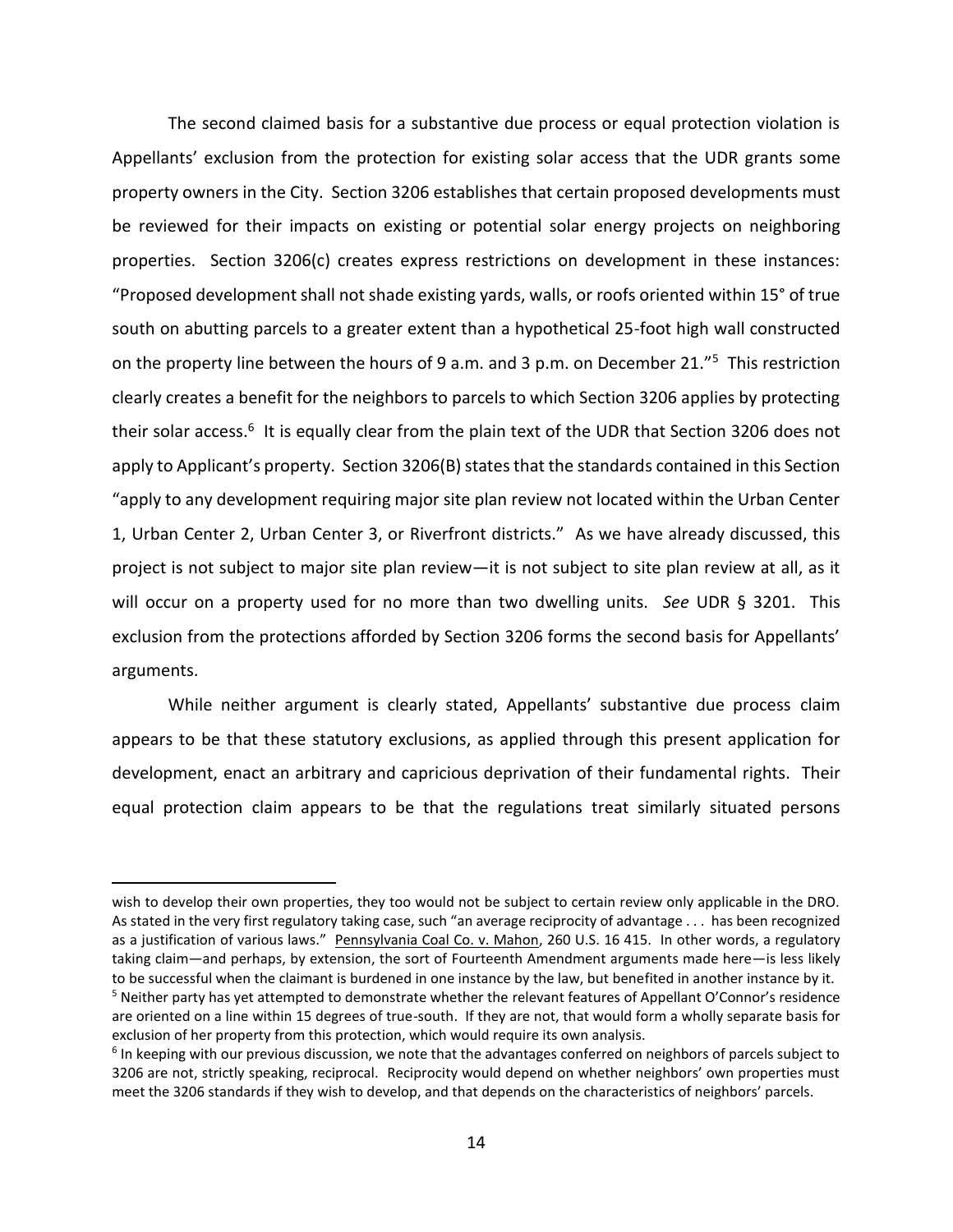differently without a clear connection between the differential treatment and a legitimate government objective. We discuss each argument in turn.

#### *a. Substantive Due Process*

The concept of substantive due process is not a simple one. As summarized by the Supreme Court, the U.S. Constitution's Fifth and Fourteenth Amendments' guarantee of "substantive due process prevents the government from engaging in conduct that shocks the conscience or interferes with rights implicit in the concept of ordered liberty." United States v. Salerno, 481 U.S. 739, 746 (1987) (citations omitted). It is true that "The touchstone of due process is protection of the individual against arbitrary action of government," Wolff v. McDonnell, 418 U.S. 539, 558 (1974). The arbitrariness of the government action must reach a certain level, however, to create a substantive due process violation: only "conduct that is so outrageously arbitrary as to constitute a gross abuse of governmental authority" will suffice. Natale v. Town of Ridgefield, 170 F.3d 258, 262–63 (2d Cir. 1999).

Moreover, we note that as a general matter, zoning restrictions on land-use have been found constitutional so long as there exists a rational relationship between the state action and a permissible government objective and the regulation does not proceed into an area of fundamental rights, such as family and privacy. Moore v. City of E. Cleveland, Ohio, 431 U.S. 494, 498–99 (1977), citing Euclid v. Ambler Realty Co., 272 U.S. 365 (1926). Further, in substantive due process challenges based on interference with property rights, as this one alleges to be, there must be an existing and protected property right that is affected by the challenged governmental action. *See* Natale v. Town of Ridgefield, 170 F.3d at 263 ("Before a plaintiff seeks to prove that a state official's denial of a permit deprived him of a property right in the permit in violation of the standards of substantive due process . . . he must first establish that he has a federally protectable property right in the permit.").

Appellants have not met their burden to come forward with some evidence that would support their theory of a substantive due process violation. Notably, they have not identified how their property rights are restricted by the statutory scheme at issue. The same problem that bedevils their takings claims—granting approval for development to a neighbor is not equivalent to creating a legal restriction on appellants' property—haunts their substantive due process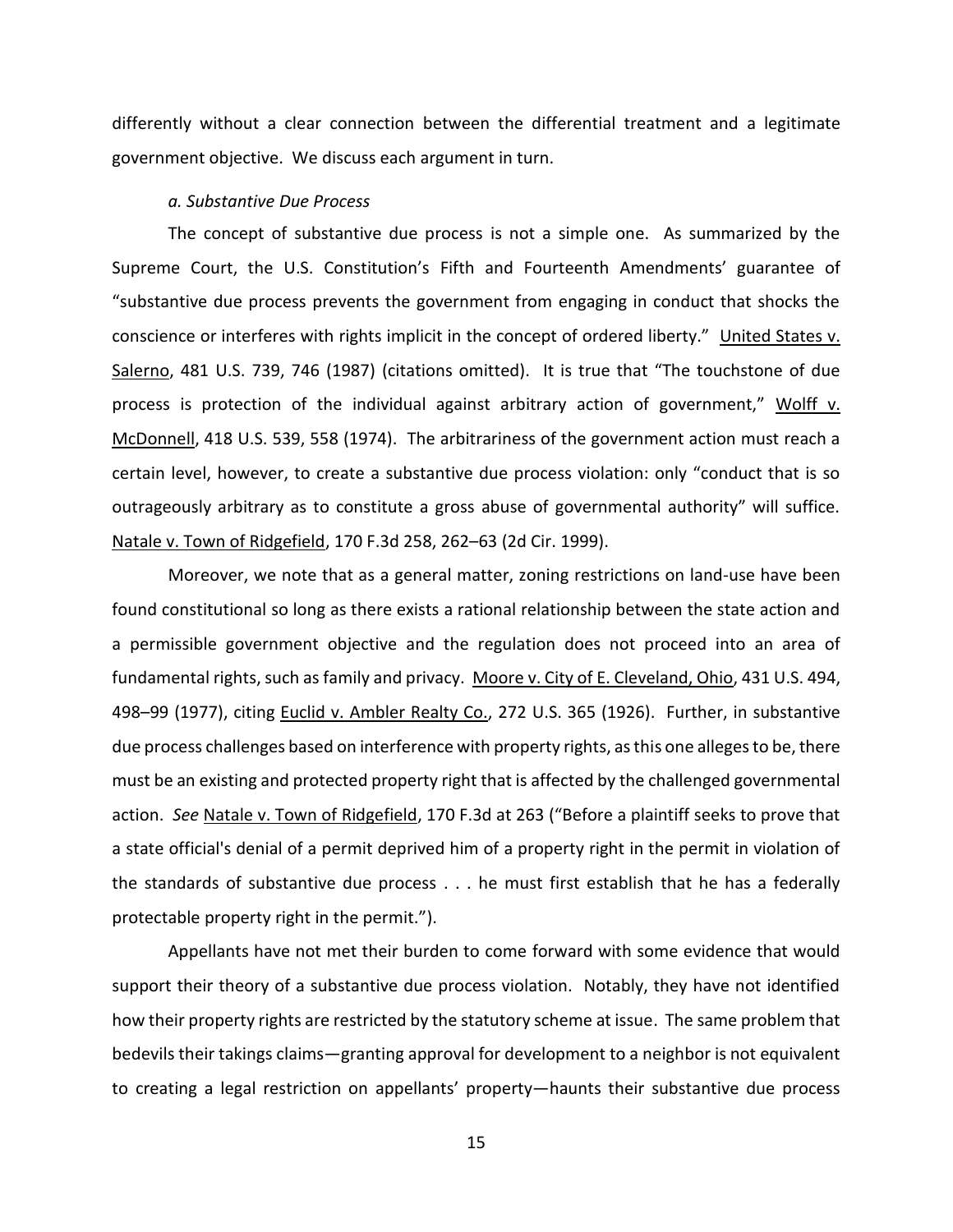claim. Moreover, they have not alleged any "outrageously arbitrary" actions on the part of the town in adopting or implementing the UDR. We note that "[t]he burden of proving that a legislative classification is essentially arbitrary and rests upon no reasonable basis is upon the party who asserts it . . .." City of Burlington v. Jay Lee Inc., 130 Vt. 212, 216 (1972) (quoting State v. Auclair, 110 Vt. 147 (1939)). In other words, if this case is heard on its merits, the burden will lie with Appellants to establish their substantive due process argument.

As the party moving for summary judgment without the ultimate burden of persuasion at trial, Applicant has met her burden as to this issue by demonstrating the absence of evidence in the record to support Appellants' substantive due process argument. *See* Boulton v. CLD Consulting Engineers, Inc., 2003 VT 72, ¶ 5, 175 Vt. 413. The burden has therefore shifted to Appellants to establish for the court that there exists a triable issue of fact on this argument. Id. Nowhere, in 46 pages of opposition pleadings to the present motion, have they met that burden. We **GRANT** summary judgment to Applicant on this portion of Question 8 and conclude that approval of this application would not violate Appellants' rights to substantive due process under the United States or Vermont Constitutions.

## *b. Equal Protection*

Under the Equal Protection Clause of the Fourteenth Amendment, exclusion from a benefit created by statute may, in and of itself, form a basis for a challenge to that statute. *See, e.g.,* Orr v. Orr, 440 U.S. 268, 291 (1979) ("Clearly, members of the excluded class—those who but for their sex would be entitled to the statute's benefits—have a sufficient 'personal stake' in the outcome of an equal protection challenge to the statute to invoke the power of the federal judiciary."). Especially as to the solar access provision, it is clear that the UDR draws a distinction: Neighbors to development occurring on a parcel that issubject to major site plan review and that is not located in one of the four named districts benefit from the protections of Section 3206. Neighbors to parcels for which one of those two conditions is not met do not benefit from that protection. This distinction forms a prima facie basis for Appellant O'Connor's equal protection argument.<sup>7</sup>

 $^7$  Assuming, for the sake of argument, that the relevant features of Appellant's property are aligned within 15 degrees of true South, and so would be protected by this provision were it not for the exclusions just mentioned.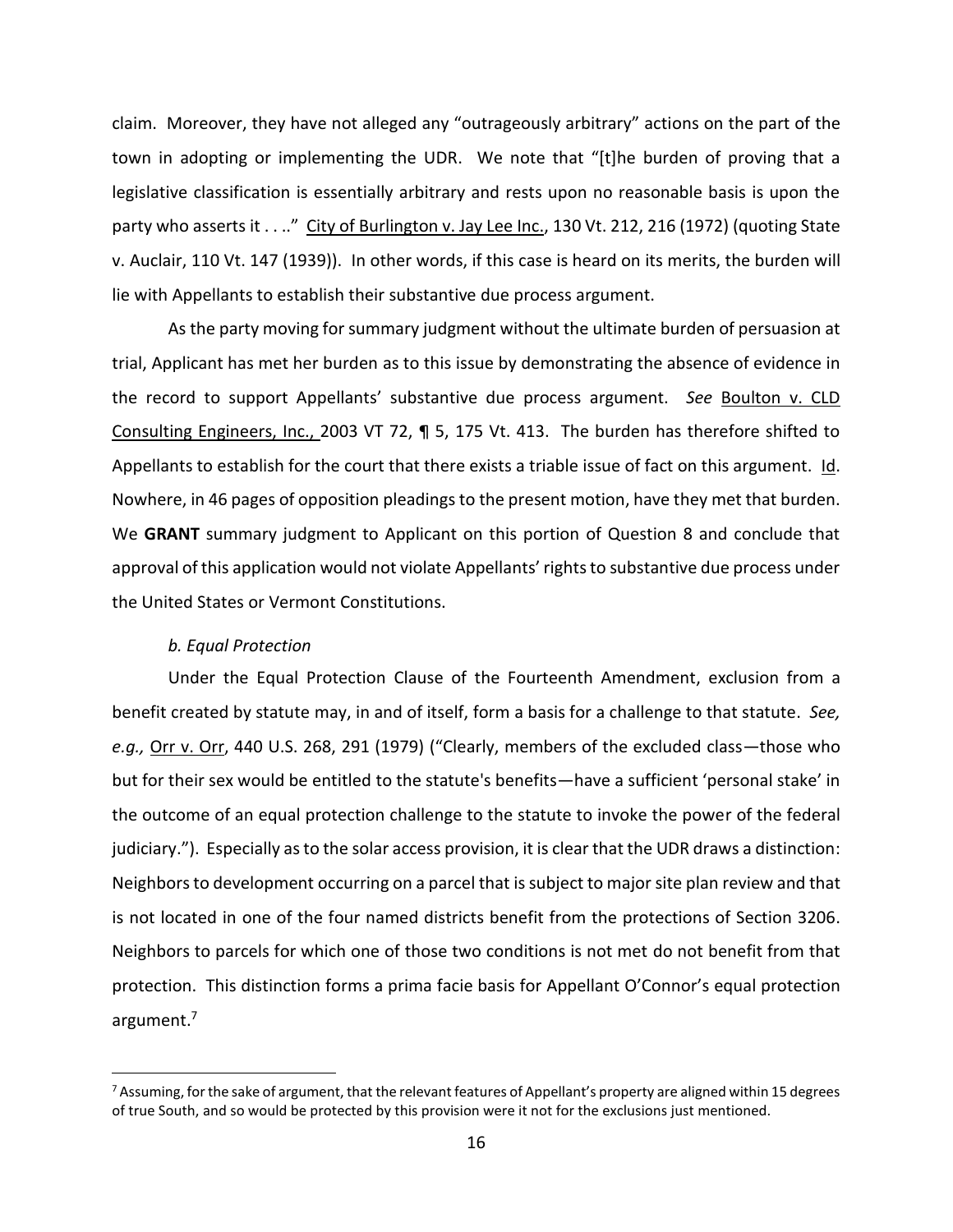Our starting point for scrutinizing the constitutionality of this distinction is that, as a general rule, "challenges under the equal protection clause are reviewed by the rational basis test, whereby 'distinctions will be found unconstitutional only if similar persons are treated differently on wholly arbitrary and capricious grounds.'" Smith v. Town of St. Johnsbury, 150 Vt. 351, 357 (1988). Where, however, "a statutory scheme affects fundamental constitutional rights or involves suspect classifications, both federal and state decisions have recognized that proper equal protection analysis necessitates a more searching scrutiny; the State must demonstrate that any discrimination occasioned by the law serves a compelling governmental interest, and is narrowly tailored to serve that objective." Brigham v. State, 166 Vt. 246, 265 (1997).<sup>8</sup>

Appellants have not alleged that the relevant provisions of the UDR contain a suspect classification or implicate a fundamental constitutional right. Therefore, the proper standard for evaluating the regulatory scheme under the federal equal protection doctrine is rational basis. All that is required is that the City show some rational connection between how the statute was written and "some conceivable, legitimate government interest."Baker v. State, 170 Vt. 194, 202 n.3 (1999)**.** At this point, however, the City has not come forward to provide the rational basis for how the Design Review Overlay district was drawn or the applicability of the solar shading provisions determined. Nor has Applicant taken on and met the burden of demonstrating that rational basis. Therefore, Applicant's motion for summary judgment on this portion of Question 8 must be **DENIED.**

#### VIII. Question 9

## *a. Vagueness and Lack of Standards*

Applicant moves for summary judgment on Question 9. In the first part of this Question, Appellants allege that the UDR is essentially standardless and void for vagueness, if the present application is approved under it. We note that "the proponent of a constitutional challenge has a very weighty burden to overcome." Badgley v. Walton, 2010 VT 68, ¶ 20, 188 Vt. 367. Nevertheless, "[z]oning ordinances must specify sufficient conditions and safeguards to guide

<sup>&</sup>lt;sup>8</sup> Insofar as Baker v State, 170 Vt. 194 (1999) renounced the tiers of scrutiny formula for arguments under the Common Benefits Clause of the Vermont Constitution, the portion of this holding on strict scrutiny by states may no longer be applicable. The Common Benefits Clause is discussed under Question 9 below.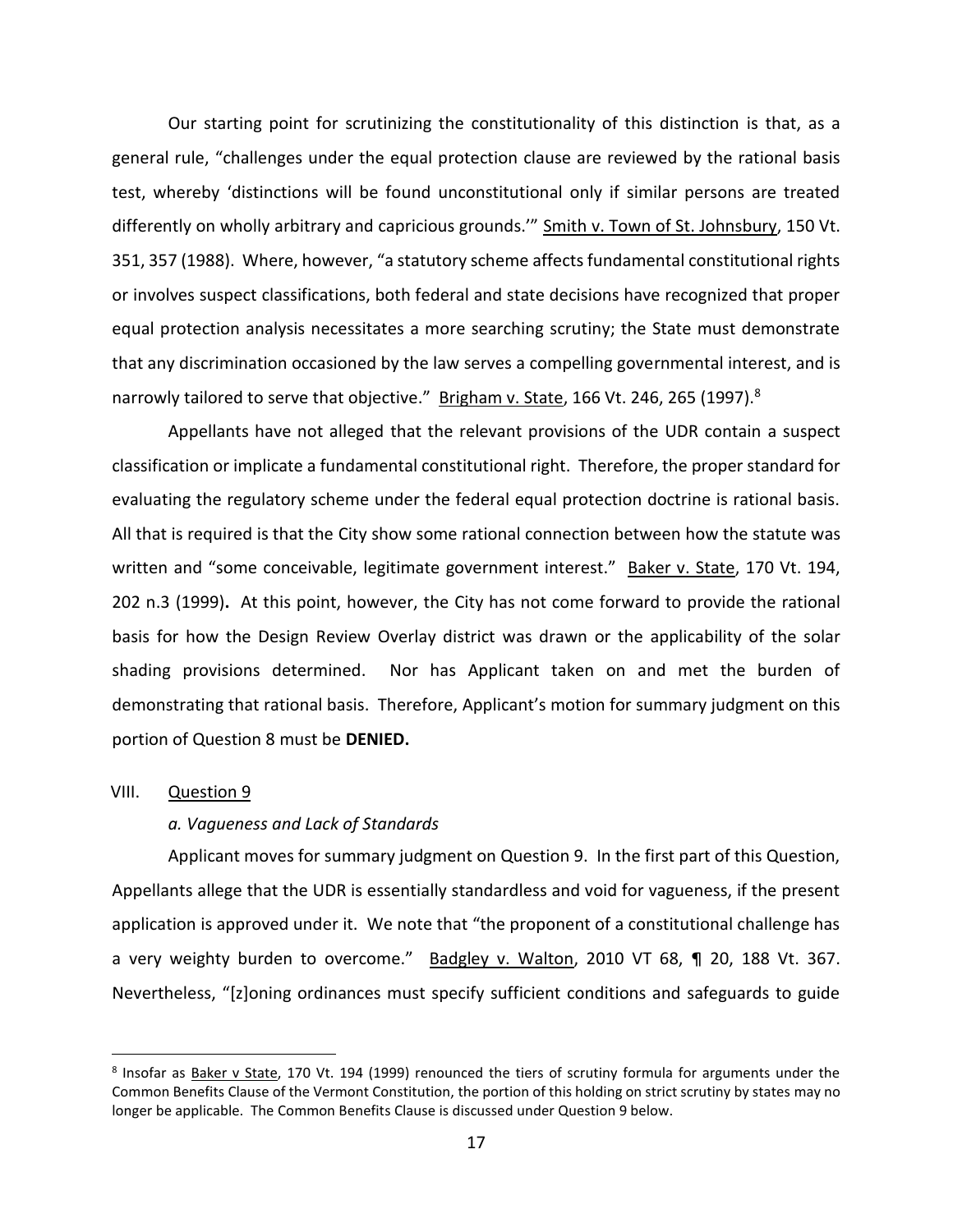applicants and decisionmakers. We will not uphold a statute that fails to provide adequate guidance, thus leading to unbridled discrimination by the court and the planning board charged with its interpretation." In re Appeal of JAM Golf, LLC, 2008 VT 110, ¶ 13, 185 Vt. 201 (internal quotation marks omitted).

Appellants profess to be perplexed as to how their properties and Applicant's property, all of which are within the town's National Register Historic District, were not included in the DRO Zoning District. They complain of a lack of communication from the City in this regard. Finally, they claim that the exclusion of some properties from the solar access review provisions does not match the City's stated goals in the master plan and specific city ordinances to promote home-scale renewable energy.

 Once again, Appellants' dispute is with the City's choices of which properties to include in the DRO District or the protections of the solar access provisions. They do not claim any difficulty understanding the statute's clear language establishing such divisions, nor could they reasonably do so. Most critically, they do not point to a decision that the DRB must make in reviewing this application on which the UDR fails to provide adequate guidance, such that arbitrary or discriminatory decision-making might result. In short, they have not made out the essential elements of a claim to attack the UDR provisions as void for vagueness or essentially standardless. We **GRANT** Applicant's motion for judgment on this portion of Question 9 and conclude that those portions of the UDR under which the DRB reviewed the application are not constitutionally void for vagueness, nor do they lack the necessary standards to guide decision-makers.

## *b. Common Benefits Clause*

In the second part of Question 9, Appellants allege that the UDR, as applied to Applicant's project, violates their rights under the Common Benefits Clause of the Vermont Constitution. This clause dictates, "[t]hat government is, or ought to be, instituted for the common benefits, protection, and security of the people, nation, or community, and not for the particular emolument or advantage of any single person, family, or set of persons, who are a part only of that community." Vt. Const. Ch. I, art. 7.

Though long considered a state counterpart to the Equal Protection Clause of the Fourteenth Amendment, the Common Benefits Clause demands its own analysis. Baker v. State,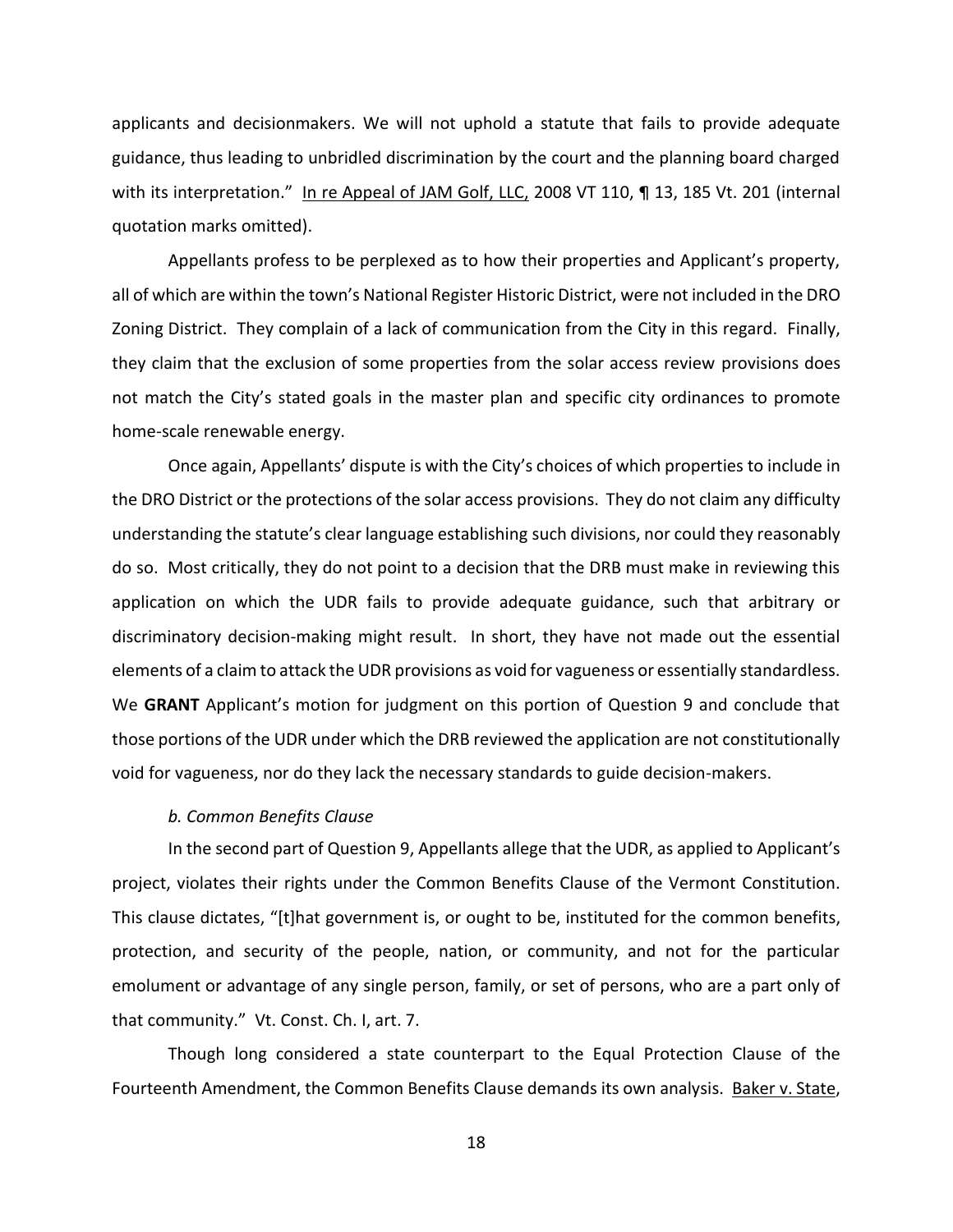170 Vt. 194, 202 (1999). As the Court in Baker stated, its "approach [under the Common Benefits Clause] may be described as broadly deferential to the legislative prerogative to define and advance governmental *ends*, while vigorously ensuring that the *means* chosen bear a just and reasonable relation to the governmental objective."  $Id.$  at 203. It thus eschewed the tiers of scrutiny applied under the federal equal protection doctrine in favor of a more uniform approach. Id. at 206.

More precisely, the analysis under the Common Benefits Clause is as follows: "When a statute is challenged under Article 7, we first define that 'part of the community' disadvantaged by the law. . . . We look next to the government's purpose in drawing a classification that includes some members of the community within the scope of the challenged law but excludes others... examin[ing] the nature of the classification to determine whether it is reasonably necessary to accomplish the State's claimed objectives. . . . Consistent with the core presumption of inclusion, factors to be considered in this determination may include: (1) the significance of the benefits and protections of the challenged law; (2) whether the omission of members of the community from the benefits and protections of the challenged law promotes the government's stated goals; and (3) whether the classification is significantly underinclusive or overinclusive." Id. at 212–14.

As the Court stated, this is a more searching form of review than rational basis, at least as traditionally defined. Id. at 203–04. The logic that leads us to deny Applicant judgment as a matter of law on Appellants' equal protection arguments applies even more strongly to the common benefits claim. The City or Appellant must put forward a sound basis for the exclusion of certain property owners from the DRO District and the protections of the solar access provisions. We **DENY** the motion for summary judgment on this Question as well.

# IX. Question 10

Applicant moves for judgment on the pleadings on Question 10, which asks whether "the City of Montpelier should be equitably estopped from issuing a permit in the interests of justice."

Appellants' sole argument on this point appears to be that the project must undergo "historic preservation and protection review of the detail required under State and Federal Law" which was not done by the DRB here.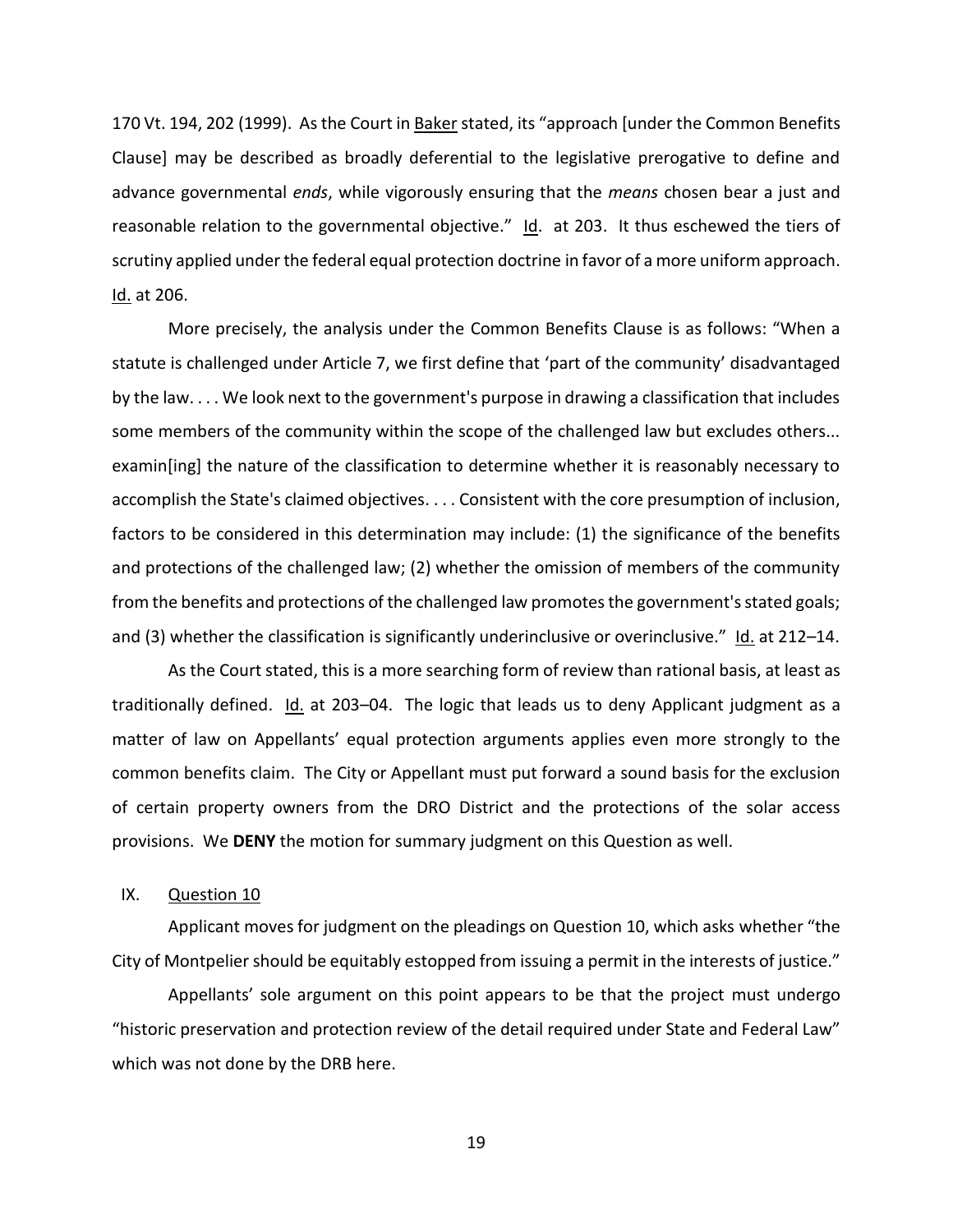There are four elements of equitable estoppel: "1) the party being estopped must know the relevant facts; (2) the party being estopped must intend that his or her conduct be acted upon; (3) the party asserting estoppel must be ignorant of the true facts; and (4) the party asserting estoppel must rely to his or her detriment on the estopped party's representations." In re Langlois/Novicki Variance Denial, 2017 VT 76, ¶ 13.

Appellants have not argued that any of these elements are met, much less asserted any facts that would establish them. Therefore, we **GRANT** the motion for judgment on the pleadings on this Question and conclude that there is no equitable estoppel basis to preclude the City's issuance of a permit in this instance.

#### X. Question 11

Applicant moves for judgment on the pleadings on Question 11, which asks whether the setbacks provision of the UDR is unconstitutional. Appellants' argument appears to be that as applied in this case, the setbacks provision would allow Applicant to relocate the barn closer to their respective property lines than is consistent with their enjoyment of their property. Additionally, they raise doubt as to the precise location of at least one of the property boundaries and assert that as shown on the survey accompanying the application, the barn could cross into their property.

Taking this second point first, we are a court of limited jurisdiction and lack jurisdiction to opine on the precise location of property lines. *See* In re Woodstock Cmty. Tr. & Hous. Vt. PRD, 2012 VT 87, ¶ 40, 192 Vt. 474 ("[T]he Environmental Division does not have jurisdiction to determine private property rights."). We will, however, only approve an application that respects the applicable setbacks as established under the UDR. All Applicant's survey shows is that the relocation of the barn will respect the applicable setbacks from the property lines, wherever those are ultimately determined to be.

As to Appellant's first argument, setback provisions are generally held to be valid as reasonably related to the public health, safety and welfare. In re Letourneau, 168 Vt. 539, 544 (1998) ("The United States Supreme Court long ago determined that as a general proposition setback requirements are valid as reasonably related to the public health, safety and welfare") (citing Gorieb v. Fox, 274 U.S. 603, 608–10 (1927)). In Letourneau, a property owner against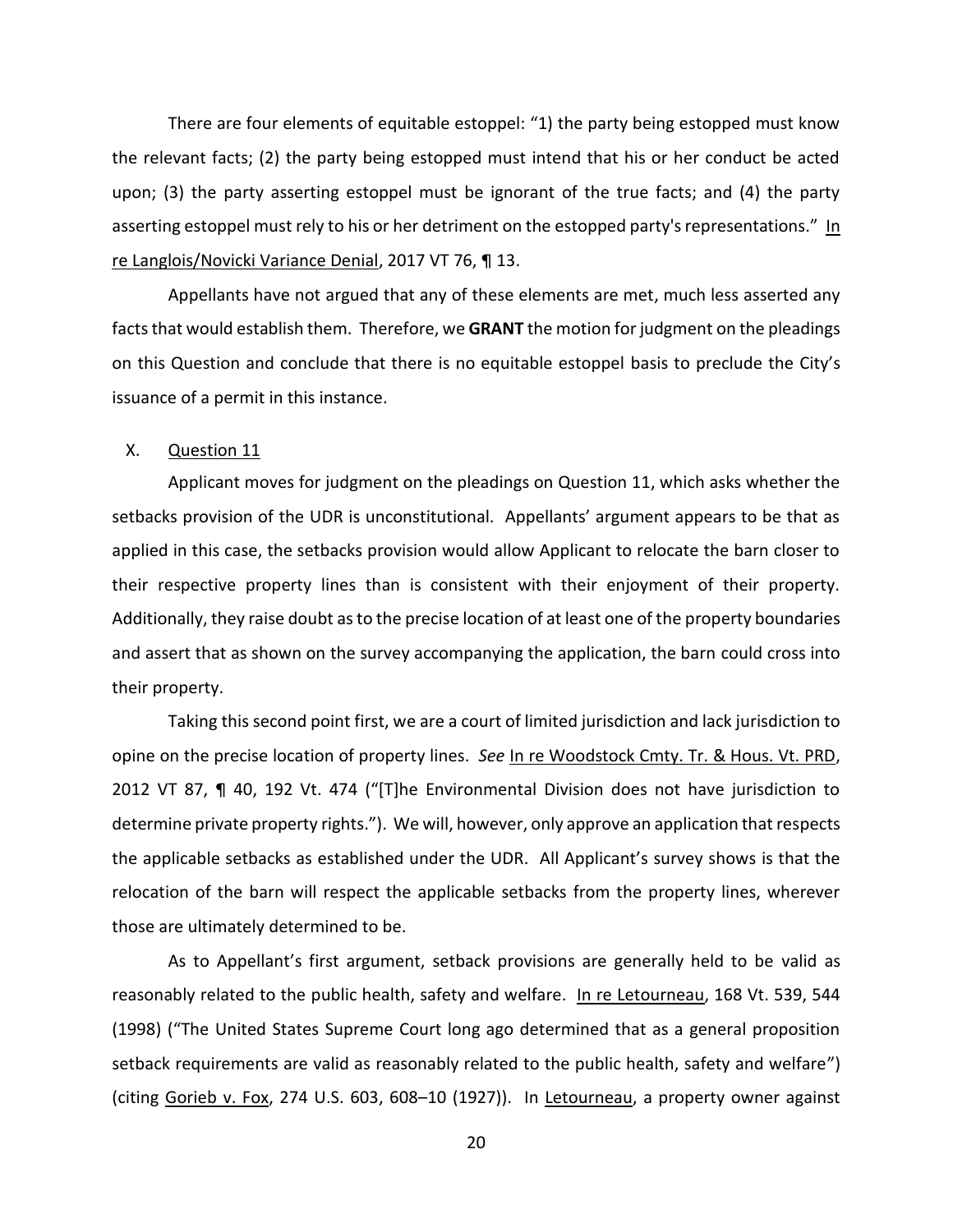whom a town enforced its bylaws for building within setbacks unsuccessfully challenged the setback provision. Appellants' argument that the Montpelier setbacks as applied in this case violate their constitutional rights is equally without merit. Absent mandatory setbacks and other provisions of zoning law, Applicant could locate this barn right on the property line, as long as doing so was consistent with common law doctrines, such as that of nuisance. There is therefore no connection between the City's setback provision and the harm Appellants allege this relocation would cause. We also note in passing that this neighborhood appears to be one with many very small lots and residences that are pre-existing non-conformities as to setbacks. This includes Appellants Aldridge and Coughlin, whose home is built right on the property line shared with Applicant. Yet Applicant's duty is to respect the setbacks on their own property. We **GRANT** Applicant's motion for judgment and hold that the UDR setbacks provision is not unconstitutional.

# **Conclusion**

For the foregoing reasons, we **GRANT** Applicant's motion for judgment on the pleadings on Question 1, Question 2 (as it relates to UDR §§ 2108(A), (B)(3)), and Questions 10 and 11. We conclude that the purpose provisions referenced in Questions 1 and 2 do not create enforceable regulatory restrictions, that the City is not equitably estopped from granting the permit, and that the setback provisions in the UDR are not unconstitutional. We also **GRANT** Applicant's motion for summary judgment on Questions 2 (as it relates to UDR §2108(E)), 3, 5, 6, and 7, and partially **GRANT** the motion on Questions 8 and 9. We conclude that this application is not subject to the architectural standards in UDR §2108(E) or the standards for development in the Design Review Overlay District in UDR § 2201. We further conclude that granting Applicant's request for a permit would not create a taking of the property interests of either Appellants under either a physical or a regulatory takings theory, nor would it violate Appellants' substantive due process rights, and that the UDR provisions at issue are not unconstitutionally vague or standardless.

We **DENY** the motion for summary judgment on the portion of Question 8 that raises an equal protection argument and the portion of Question 9 that raises a similar argument under the Common Benefits Clause of the Vermont constitution, due to a lack of offer of reasonable basis from the City on the UDR provisions being challenged.